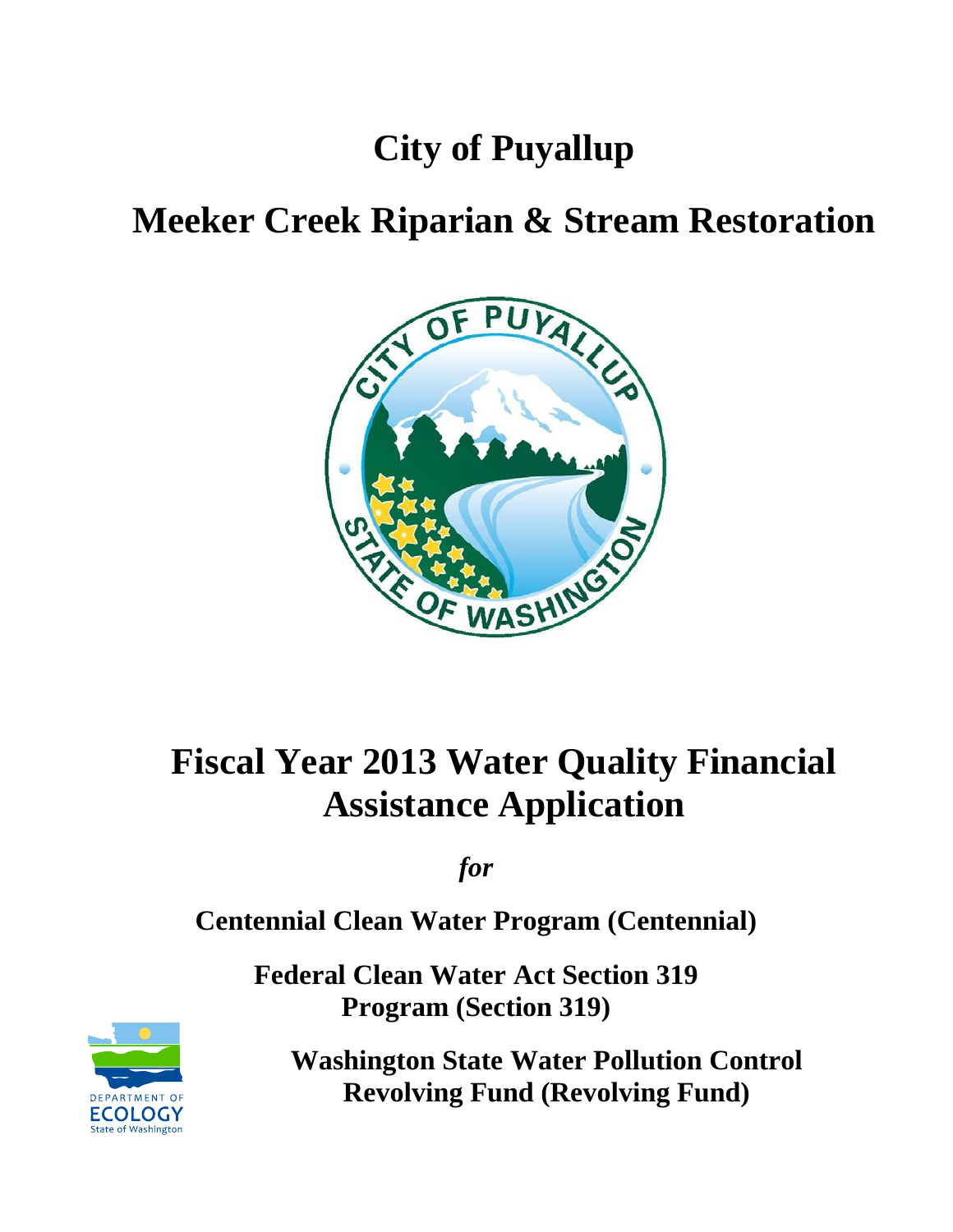*This page intentionally left blank*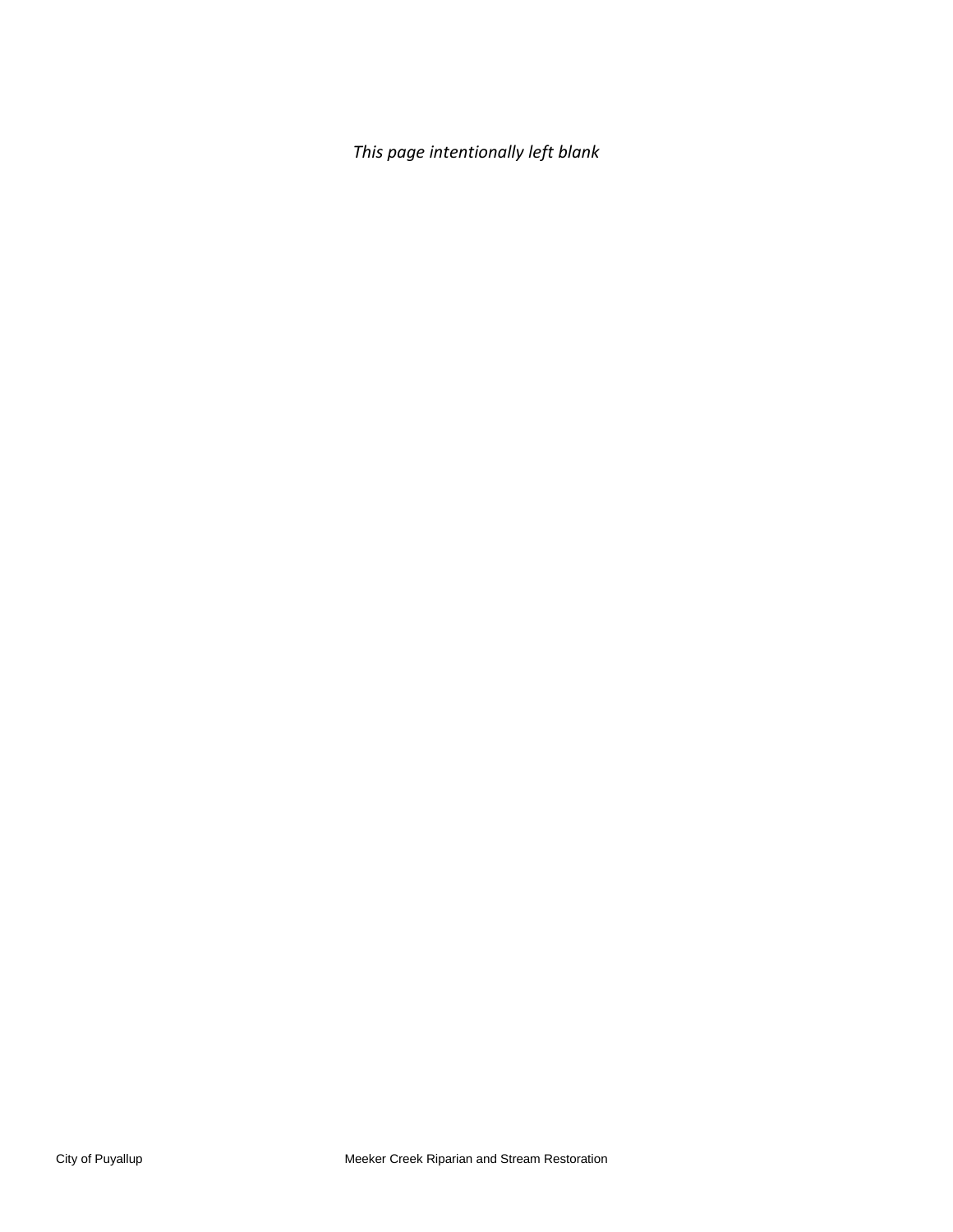For Ecology Use Only:

**Application No.** 

#### *Place the cursor in the gray box at question 1, fill in the answer, and then use the F11 function key to navigate through the remaining questions in the application.*

#### **1. PROJECT TITLE:** *(Please keep the project title to five words or less.)*

Meeker Creek Riparian & Stream Restoration

#### **2. APPLICANT NAME:** *(Public body or private not-for-profit per IRS 501 (C) (3))*

City of Puyallup

#### **3. APPLICANT DATA:**

Federal ID No.: 91 600 1274

| 4. APPLICANT SIGNATORY: (The person whose name is listed here must sign Part 1 -Box 14 of this application) |                                                              |                                             |  |  |
|-------------------------------------------------------------------------------------------------------------|--------------------------------------------------------------|---------------------------------------------|--|--|
| Name: Mark Palmer                                                                                           |                                                              |                                             |  |  |
| Title: City Engineer                                                                                        | Telephone Number: 253-435-3606<br>Fax Number: (253) 841-5484 | E-Mail Address:<br>mpalmer@ci.pyqllup.wa.us |  |  |
| <b>Mailing Address</b>                                                                                      |                                                              |                                             |  |  |
| Agency: City of Puyallup                                                                                    |                                                              |                                             |  |  |
| Address: 333 S Meridian                                                                                     |                                                              |                                             |  |  |
| State: WA<br>City: Puyallup                                                                                 | Zip Code: 98371                                              |                                             |  |  |

#### **5. APPLICANT PROJECT MANAGER:** *(The person whose name is listed here is the main contact for the project)*

| Name: Mark Palmer           |                                  |                                  |                                             |
|-----------------------------|----------------------------------|----------------------------------|---------------------------------------------|
| Title: City Engineer        | Telephone Number:<br>Fax Number: | 253-435-3606<br>$(253)$ 841-5484 | E-Mail Address:<br>mpalmer@ci.pyqllup.wa.us |
| <b>Mailing Address</b>      |                                  |                                  |                                             |
| Agency: City of Puyallup    |                                  |                                  |                                             |
| Address: 333 S Meridian     |                                  |                                  |                                             |
| State: WA<br>City: Puyallup | Zip Code: 98371                  |                                  |                                             |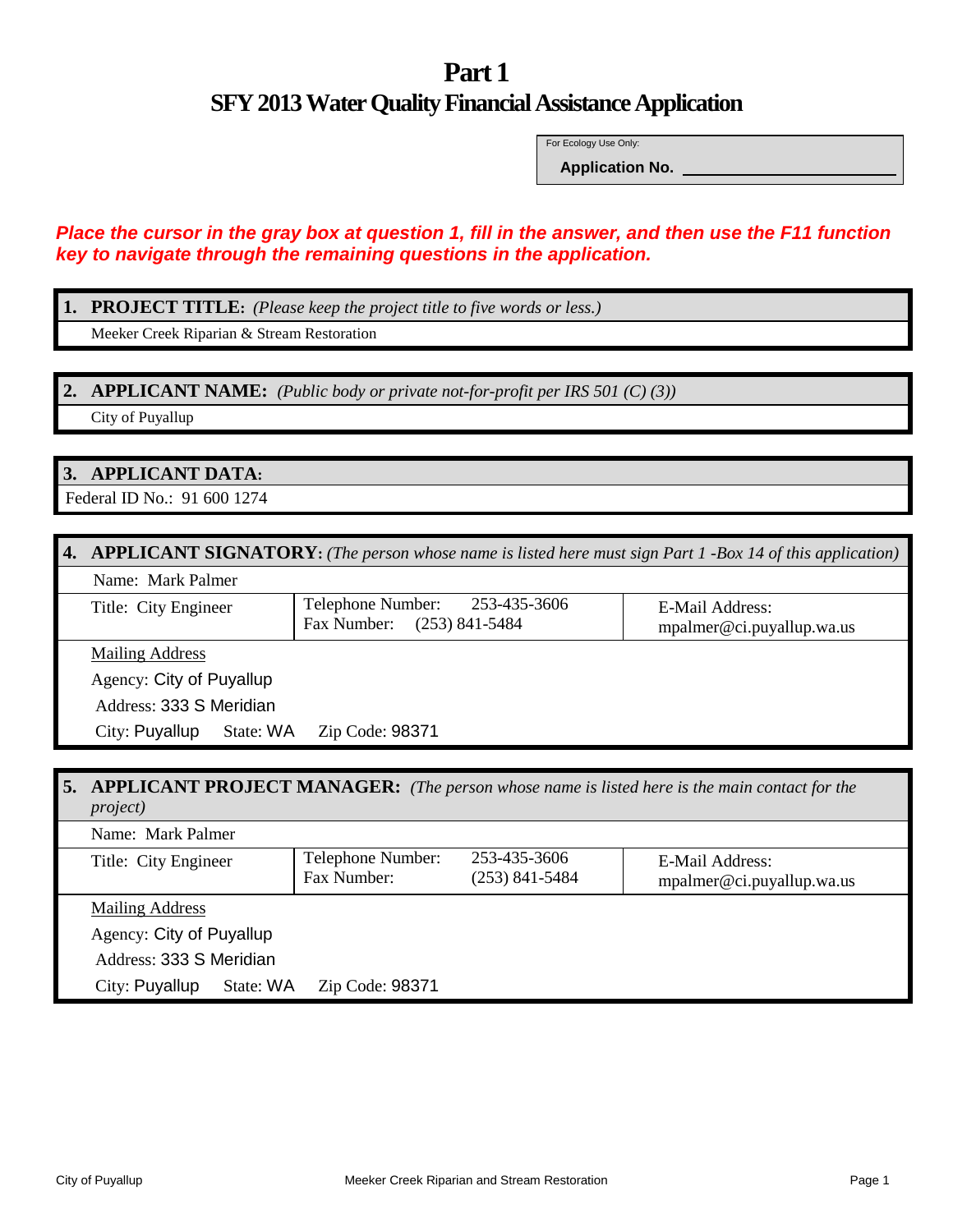| <b>6. PROJECT INFORMATION:</b>                                                                                                    |                                                                                                                                                                                                                                    |                                                                                                                                                                                                                                                                                                                                                                                                                                                                                                                                                                                                                                                                                                                 |         |              |                     |                      |           |               |
|-----------------------------------------------------------------------------------------------------------------------------------|------------------------------------------------------------------------------------------------------------------------------------------------------------------------------------------------------------------------------------|-----------------------------------------------------------------------------------------------------------------------------------------------------------------------------------------------------------------------------------------------------------------------------------------------------------------------------------------------------------------------------------------------------------------------------------------------------------------------------------------------------------------------------------------------------------------------------------------------------------------------------------------------------------------------------------------------------------------|---------|--------------|---------------------|----------------------|-----------|---------------|
|                                                                                                                                   | What is the population served by the Project? 37,240 What is the population served by the System? 37,240                                                                                                                           |                                                                                                                                                                                                                                                                                                                                                                                                                                                                                                                                                                                                                                                                                                                 |         |              |                     |                      |           |               |
| Is a map of the PROJECT location included with the application?<br>$\boxtimes$ Yes<br>$\Box$ No                                   |                                                                                                                                                                                                                                    |                                                                                                                                                                                                                                                                                                                                                                                                                                                                                                                                                                                                                                                                                                                 |         |              |                     |                      |           |               |
|                                                                                                                                   |                                                                                                                                                                                                                                    | Note: The map should identify the primary location of the PROJECT and show its relationship to affected water bodies.<br>Also include the location of other projects funded by Ecology that are adjacent to this PROJECT.                                                                                                                                                                                                                                                                                                                                                                                                                                                                                       |         |              |                     |                      |           |               |
|                                                                                                                                   |                                                                                                                                                                                                                                    | Is the PROJECT located in the Puget Sound basin (WRIA 1-19)?                                                                                                                                                                                                                                                                                                                                                                                                                                                                                                                                                                                                                                                    |         |              | $\boxtimes$ Yes     | $\neg$ No            |           |               |
| http://www.nwr.noaa.gov/ESA-Salmon-Listings/Index.cfm                                                                             |                                                                                                                                                                                                                                    | Is the PROJECT located in a basin with salmonid stocks listed as threatened<br>or endangered in accordance with the Endangered Species Act?                                                                                                                                                                                                                                                                                                                                                                                                                                                                                                                                                                     |         |              | $\boxtimes$ Yes     |                      | $\neg$ No |               |
| Is the PROJECT statewide?                                                                                                         |                                                                                                                                                                                                                                    | $\boxtimes$ No<br>Yes                                                                                                                                                                                                                                                                                                                                                                                                                                                                                                                                                                                                                                                                                           |         |              |                     |                      |           |               |
|                                                                                                                                   |                                                                                                                                                                                                                                    | If NO, list below all of the county(ies), Water Resource Inventory Area designation(s) (WRIA), Legislative district(s), and<br>Congressional district(s) where at least five percent of the PROJECT will be accomplished.<br>Note: You must select a primary location and then provide additional location information as applicable. All separate<br>designations (County, Legislative District, Congressional District, and WRIA) must equal 100 percent (list from greatest to least<br>percentage, and please break any ties by at least one percentage point). Limit your separate Legislative Districts and<br>Congressional Districts to those that cover greater than five percent of the project area. |         |              |                     |                      |           |               |
|                                                                                                                                   | <b>WRIA(s) for the PROJECT:</b><br>12-Digit HUC Code for the PROJECT:<br>County(ies) for the Project:<br>http://viewer.nationalmap.gov/viewer/<br>http://www.ecy.wa.gov/apps/watershe<br>ds/wriapages/index.html<br>nhd.html?p=nhd |                                                                                                                                                                                                                                                                                                                                                                                                                                                                                                                                                                                                                                                                                                                 |         |              |                     |                      |           |               |
| Name                                                                                                                              | Percent                                                                                                                                                                                                                            | Water Resource Inventory Area                                                                                                                                                                                                                                                                                                                                                                                                                                                                                                                                                                                                                                                                                   | Percent |              |                     | Hydrologic Unit Code |           | Percent       |
| <b>Pierce</b>                                                                                                                     | 100                                                                                                                                                                                                                                | <b>WRIA-10</b>                                                                                                                                                                                                                                                                                                                                                                                                                                                                                                                                                                                                                                                                                                  | 100     |              | 17110014            |                      |           | 100           |
|                                                                                                                                   |                                                                                                                                                                                                                                    |                                                                                                                                                                                                                                                                                                                                                                                                                                                                                                                                                                                                                                                                                                                 |         |              |                     |                      |           |               |
|                                                                                                                                   |                                                                                                                                                                                                                                    |                                                                                                                                                                                                                                                                                                                                                                                                                                                                                                                                                                                                                                                                                                                 |         |              |                     |                      |           |               |
|                                                                                                                                   |                                                                                                                                                                                                                                    |                                                                                                                                                                                                                                                                                                                                                                                                                                                                                                                                                                                                                                                                                                                 |         |              |                     |                      |           |               |
| <b>Total</b>                                                                                                                      | 100                                                                                                                                                                                                                                | <b>Total</b>                                                                                                                                                                                                                                                                                                                                                                                                                                                                                                                                                                                                                                                                                                    | 100     | <b>Total</b> |                     |                      |           | 100           |
|                                                                                                                                   |                                                                                                                                                                                                                                    |                                                                                                                                                                                                                                                                                                                                                                                                                                                                                                                                                                                                                                                                                                                 |         |              |                     |                      |           |               |
| Congressional District(s) for the<br><b>PROJECT:</b><br>http://apps.leg.wa.gov/DistrictFinder/<br>default.aspx?city=&street=&zip= |                                                                                                                                                                                                                                    | Latitude/Longitude for the PROJECT:<br>Provide coordinates in Decimal<br><b>Degrees</b> (e.g., 45.3530/-120.4510) of<br>PROJECT location. The PROJECT<br>location is the approximate center of<br>Legislative District(s) for the<br><b>PROJECT:</b><br>where you will be working. Facilities<br>projects should report the outfall location<br>http://apps.leg.wa.gov/DistrictFinder/<br>default.aspx?city=&street=&zip=<br>or center of the land application site.<br>Latitude/Longitude coordinates can be<br>located at:<br>http://itouchmap.com/latlong.html                                                                                                                                               |         |              |                     |                      |           |               |
| Number                                                                                                                            | Percent                                                                                                                                                                                                                            | Name                                                                                                                                                                                                                                                                                                                                                                                                                                                                                                                                                                                                                                                                                                            | Percent |              | Project<br>Location | Lat                  |           | Long          |
| 9                                                                                                                                 | 100                                                                                                                                                                                                                                | 25                                                                                                                                                                                                                                                                                                                                                                                                                                                                                                                                                                                                                                                                                                              | 100     |              | <b>Primary</b>      | 47.182858            |           | $-122.314971$ |
|                                                                                                                                   |                                                                                                                                                                                                                                    |                                                                                                                                                                                                                                                                                                                                                                                                                                                                                                                                                                                                                                                                                                                 |         |              |                     |                      |           |               |
|                                                                                                                                   |                                                                                                                                                                                                                                    |                                                                                                                                                                                                                                                                                                                                                                                                                                                                                                                                                                                                                                                                                                                 |         |              |                     |                      |           |               |
| <b>Total</b>                                                                                                                      | 100                                                                                                                                                                                                                                | <b>Total</b>                                                                                                                                                                                                                                                                                                                                                                                                                                                                                                                                                                                                                                                                                                    | 100     |              |                     |                      |           |               |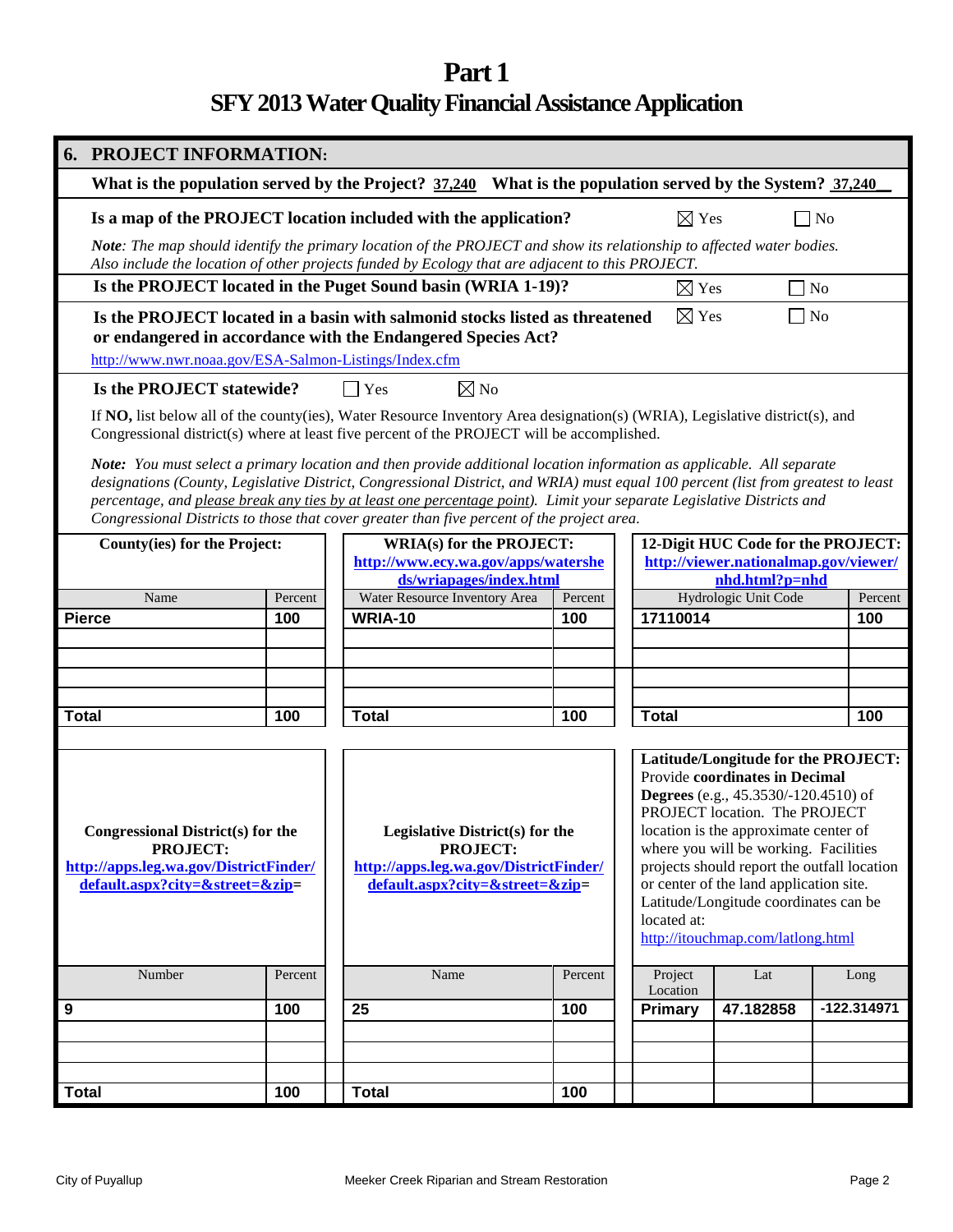#### **7. PROJECT DURATION:**

Estimated Start Date: 07/01/2012

Estimated Completion Date: 06/30/2014

PROJECT Length: 24 months

For Water Pollution Control Facility Construction projects: Indicate the anticipated Initiation of Operation Date:

*Note: Projects funded by the Revolving Fund must be complete within five years of publication of the Final Offer and Applicant List. The project type and scope of work will determine the project duration during funding agreement negotiations. Most projects take three years or less to complete.*

*SFY 2013 Section 319 and Centennial nonpoint source activities projects have a shorter duration and must be completed by March 31, 2016.*

#### **8. WATER BODY AND WATER QUALITY NEEDS ADDRESSED BY PROJECT:**

**Is the affected water body listed on the Clean Water Act Section 303(d) List as impaired?** Yes  $\boxtimes$  No An interactive map of Section 303(d) listed water bodies can be found at:<http://apps.ecy.wa.gov/wqawa/viewer.htm>

**If yes, what is the 303(d)-listing parameter(s) and associated identification number(s)?** Dissolved Oxygen, 47578; Fecal Coliform, 7507; pH 7499

**Does the PROJECT address a priority strategy identified in the Puget Sound Partnership Action Agenda?**  $Yes \boxtimes No \Box$ 

The Puget Sound Partnership Action Agenda can be found at: [http://www.psp.wa.gov/aa\\_action\\_agenda.php](http://www.psp.wa.gov/aa_action_agenda.php)

**If yes, provide the name of priority area**. B1

#### **Check all type(s) of water bodies that this PROJECT targets:**

- $\boxtimes$  Freshwater rivers Direct marine water
- 
- $\Box$  Freshwater lakes  $\Box$  Saltwater estuary
- $\boxtimes$  Freshwater wetlands  $\Box$  Other (specify)
- Ground water

#### **Check all boxes that apply:**

- $\boxtimes$  Endangered salmonids
- $\boxtimes$  Threatened salmonids
- Other Endangered Species Act protected species (identify)
- Protection of shellfish habitat <http://www.doh.wa.gov/ehp/sf/Pubs/annual-inventory.pdf>
- Protection of domestic water supply <http://www.doh.wa.gov/ehp/dw/sentry.htm>

 $\boxtimes$  TMDL requirements <http://www.ecy.wa.gov/programs/wq/tmdl/index.html>

- $\boxtimes$  NPDES permit requirements
- State Waste Discharge Permit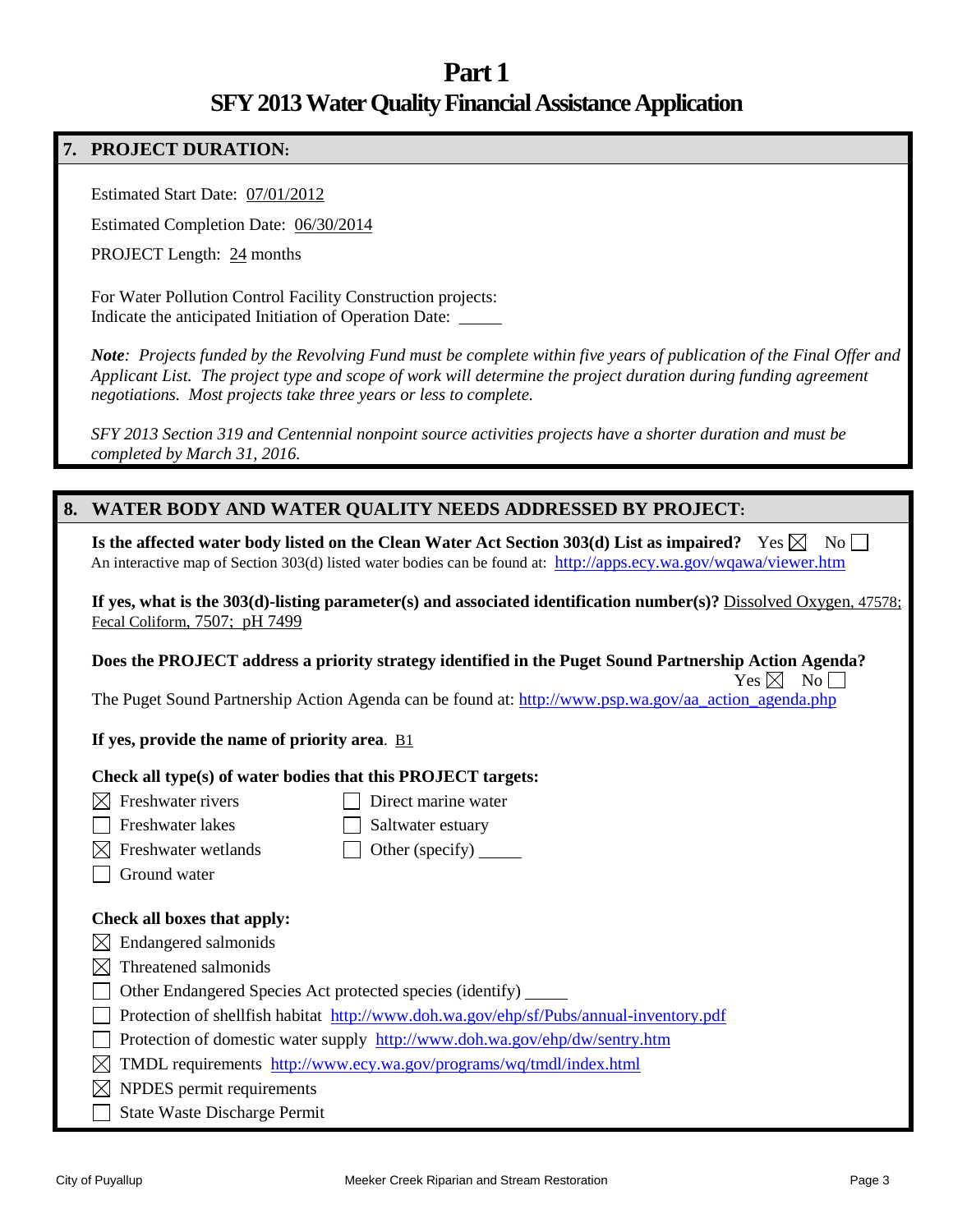| Other (specify) |  |
|-----------------|--|
|-----------------|--|

#### **9. PROJECT CATEGORY:**

Questions 9A, 9B, 9C, 9D, and 9E pertain to project specific categories. Depending on your project category, you will fill out **only ONE of these sections**.

**Check the project category for this PROJECT:**

- Nonpoint Source Activity Answer question 9A ⊠
- $\Box$ On-Site Sewage System - Answer question 9B
- Pre-Construction Projects (for small communities) Answer question 9C  $\Box$
- $\Box$ Stormwater - Answer question 9D
	- Wastewater Facility Answer question 9E

#### **9A. NONPOINT SOURCE ACTIVITY projects only:**

#### **Type of PROJECT:**

#### **Check all boxes that apply:**

Agricultural best management practices (BMP)

| Other BMPs (specify): |  |
|-----------------------|--|
|-----------------------|--|

- Site specific planning for BMP implementation  $\Box$
- П Groundwater/aquifer/wellhead protection and/or planning
- П Lake restoration planning and/or implementation
- $\boxtimes$ Public outreach and education
- $\boxtimes$ Riparian/wetland restoration
- $\boxtimes$ Total Maximum Daily Load (TMDL) support
- $\Box$ Water quality monitoring
- Other (specify): \_

#### **Is this PROJECT primarily planning or implementation?**

 $\Box$  Planning  $\boxtimes$  Implementation

**If applying for an implementation project, please fill out the table below.**

| <b>Implementation Action</b>            | Reference the plan(s) that describes this action, including page<br>numbers and where a copy of the plan can be obtained for review. |
|-----------------------------------------|--------------------------------------------------------------------------------------------------------------------------------------|
| Riparian cover, natural vegetation      | Clarks Creek DO TMDL, pg 20 draft plan, Attachment A                                                                                 |
| <b>Meeker Creek channel restoration</b> | Puyallup Storm Drainage Comp Plan, draft; pg ES-3; Attachment B                                                                      |
|                                         |                                                                                                                                      |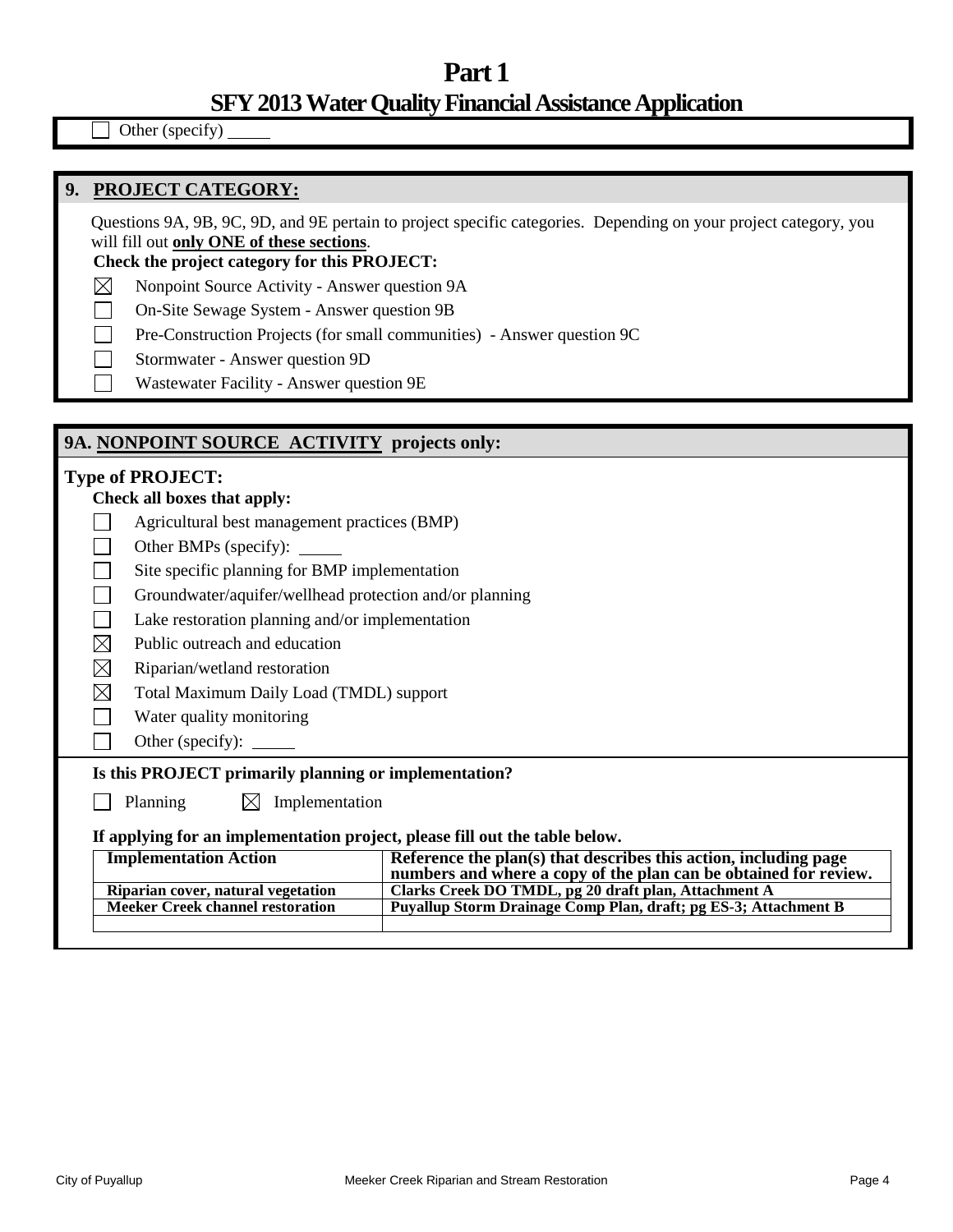| <b>Load Reduction</b>                                                                                       |                            |             |                   |
|-------------------------------------------------------------------------------------------------------------|----------------------------|-------------|-------------------|
| Will the proposed project directly result in a load reduction of Nitrogen, Phosphorus, and/or Sediment?     |                            |             |                   |
| $\boxtimes$ Yes $\Box$ No                                                                                   |                            |             |                   |
| Check all boxes that apply:                                                                                 |                            |             |                   |
| Dissolved oxygen<br>Х                                                                                       | Nitrogen                   | Phosphorus  | Others (specify): |
| Sediment<br>X                                                                                               | Fecal coliform $\boxtimes$ | Temperature |                   |
| Note: If offered funding, the funding recipient is responsible for reporting annual load reduction results. |                            |             |                   |

#### **9B. ON-SITE SEWAGE SYSTEM PROJECTS ONLY:**

#### **Type of PROJECT:**

#### **Check all boxes that apply:**

□ On-site sewage system surveys

Repair/replacement local loan programs

Other (specify):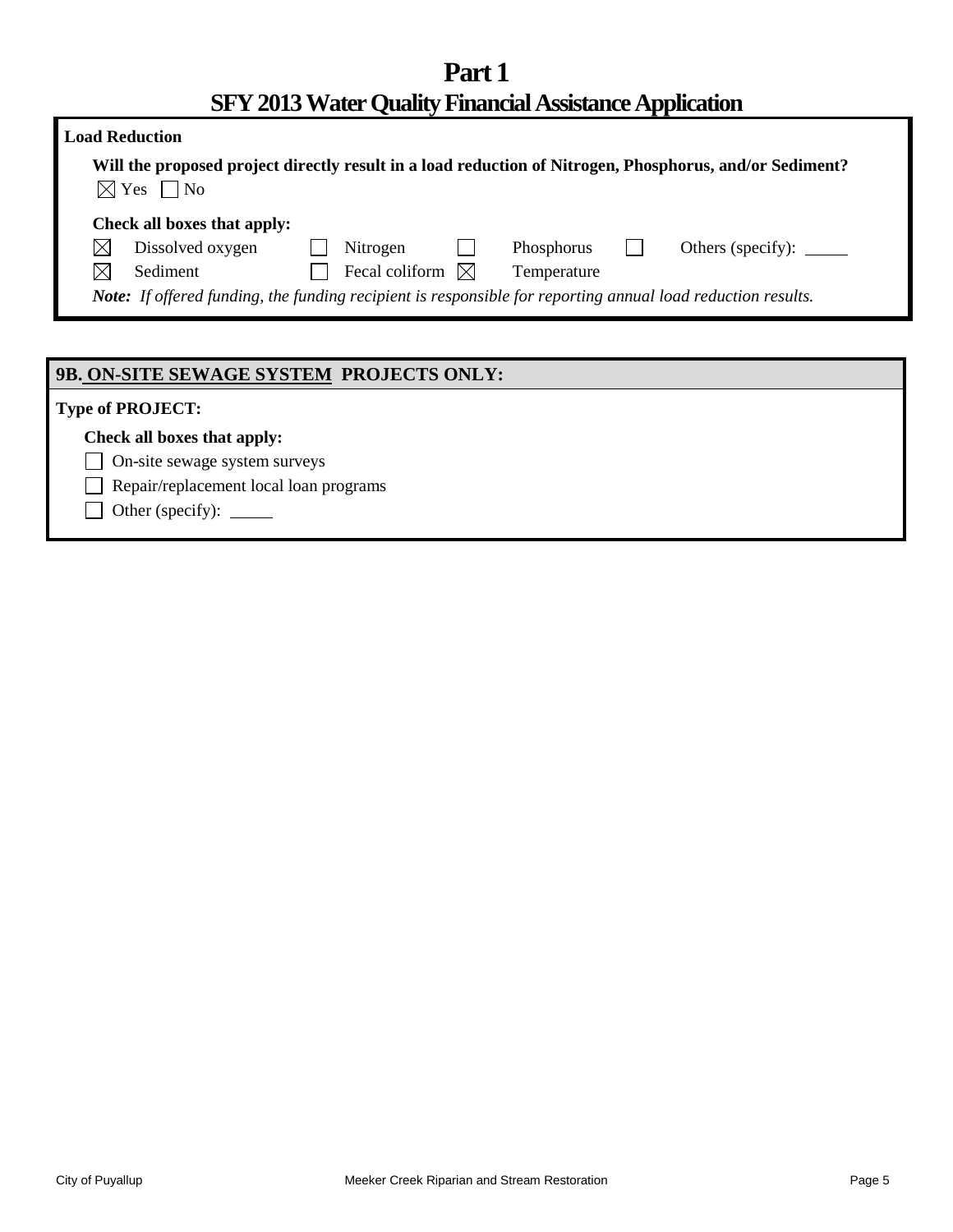#### **9C. PRE-CONSTRUCTION PROJECTS ONLY:**

Applicants with a population of 25,000 or less and a Median Household Income (MHI) below the state MHI are eligible for funding under the pre-construction category. MHI data is available in Appendix H of the *Addendum to the 2012-13 Water Quality Financial Assistance Funding Guidelines,* which is available at:

<http://www.ecy.wa.gov/programs/wq/funding/cycles/2013/index.html>

*Note: Applicants that do not meet the above criteria can still apply for pre-construction type projects in the facilities categories, 9D and 9E below.* 

### **Type of PROJECT:**

| pe of <b>FROJEC1</b> :                                                                                                                                       |
|--------------------------------------------------------------------------------------------------------------------------------------------------------------|
| Check all boxes that apply:                                                                                                                                  |
| Facility planning                                                                                                                                            |
| Facility design                                                                                                                                              |
| Rate study                                                                                                                                                   |
| Utility formation                                                                                                                                            |
| Value engineering                                                                                                                                            |
|                                                                                                                                                              |
| Population estimate for applicant (e.g., city, town, special purpose district)<br>Date of population estimate ______<br>Source of population estimate ______ |
|                                                                                                                                                              |
| MHI estimate for applicant ______                                                                                                                            |
| Date of MHI estimate _______                                                                                                                                 |
| Source of MHI estimate ______                                                                                                                                |
|                                                                                                                                                              |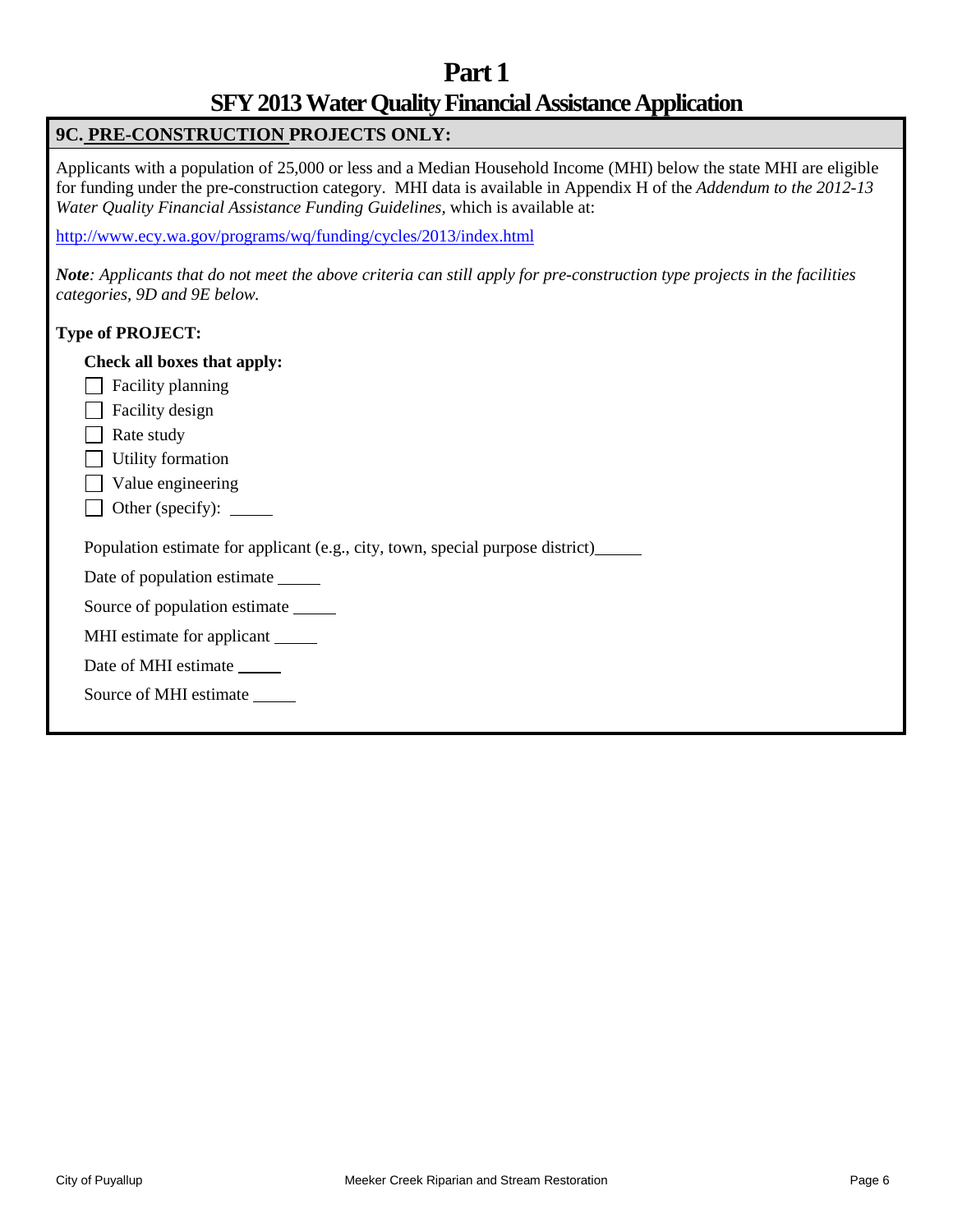|                                                                                                                                                                                      | T FOLD TTRICE QUALITY E HARRORE I RODORHICO I EPPIRATURI                                                                                                                                      |  |
|--------------------------------------------------------------------------------------------------------------------------------------------------------------------------------------|-----------------------------------------------------------------------------------------------------------------------------------------------------------------------------------------------|--|
| 9D. STORMWATER PROJECTS ONLY:                                                                                                                                                        |                                                                                                                                                                                               |  |
| <b>Type of PROJECT:</b>                                                                                                                                                              |                                                                                                                                                                                               |  |
| Check all boxes that apply for this PROJECT:                                                                                                                                         |                                                                                                                                                                                               |  |
| Stormwater pollutant control facilities                                                                                                                                              | Stormwater quality monitoring                                                                                                                                                                 |  |
| Low Impact Development Techniques                                                                                                                                                    | <b>Stormwater Retrofit</b>                                                                                                                                                                    |  |
| Public outreach and education                                                                                                                                                        | Stormwater best management practices                                                                                                                                                          |  |
| Source control activities                                                                                                                                                            | Other (specify): _______                                                                                                                                                                      |  |
| Planning/design stage completed for construction PROJECT:                                                                                                                            |                                                                                                                                                                                               |  |
| documents and include attachments as necessary.                                                                                                                                      | Check only one of the five boxes below that represents the present proposal, and identify all prerequisite planning                                                                           |  |
|                                                                                                                                                                                      | Stormwater projects must be consistent with the Stormwater Management Manuals for Eastern or Western<br>Washington, and the Low Impact Development Technical Guidance Manual for Puget Sound. |  |
| <b>Project Type:</b>                                                                                                                                                                 | <b>Prerequisite Planning:</b>                                                                                                                                                                 |  |
| <b>Stormwater Activity</b>                                                                                                                                                           | Not Applicable.                                                                                                                                                                               |  |
| Stormwater Facility Planning (Step 1)                                                                                                                                                | Not Applicable.                                                                                                                                                                               |  |
| Stormwater Facility Design (Step 2)                                                                                                                                                  | Include Pre-design Report <sup>1</sup> for this project with application.                                                                                                                     |  |
| <b>Stormwater Facility Construction</b><br>(Step 3)                                                                                                                                  | Reference the plans and specifications and any addenda for this project.                                                                                                                      |  |
| Stormwater Facility Design and<br>construction (Step 4)                                                                                                                              | Include Pre-design $\text{Report}^1$ for this project with application.                                                                                                                       |  |
| <b>Growth Management Act (GMA) Compliance:</b>                                                                                                                                       |                                                                                                                                                                                               |  |
| For Cities and Counties; Is your community required to plan under GMA?                                                                                                               | $\rm{No}$<br>Yes                                                                                                                                                                              |  |
| If yes, is your community in compliance with GMA? Yes $\Box$ No $\Box$                                                                                                               |                                                                                                                                                                                               |  |
| If not in compliance, explain why and what the jurisdiction is doing to become compliant.                                                                                            |                                                                                                                                                                                               |  |
| For Special Districts (e.g., Sewer Districts, Public Utility Districts); Is the proposed facility located in a community<br>required to plan under GMA?<br>Yes<br>$\overline{N_{O}}$ |                                                                                                                                                                                               |  |
| If yes, is the community in compliance with GMA? Yes $\Box$ No $\Box$                                                                                                                |                                                                                                                                                                                               |  |
| If not in compliance, explain why and what the jurisdiction is doing to become compliant.                                                                                            |                                                                                                                                                                                               |  |
| <b>Project Permits:</b>                                                                                                                                                              |                                                                                                                                                                                               |  |
| Is this stormwater project required under a permit? $Yes \Box No \Box$<br>Provide permit number:                                                                                     |                                                                                                                                                                                               |  |
| <b>State Environmental Review Process (SERP):</b>                                                                                                                                    |                                                                                                                                                                                               |  |
| Have you completed the SERP for this PROJECT? $\Box$ Yes<br>$\vert$   No                                                                                                             |                                                                                                                                                                                               |  |
| If yes, when was it completed?<br>(attach the SERP concurrence letter)                                                                                                               |                                                                                                                                                                                               |  |
| Have you completed National Environmental Policy Act Review (NEPA) for this PROJECT? These<br>No                                                                                     |                                                                                                                                                                                               |  |
| If yes, when was it completed?                                                                                                                                                       | (attach the FONSI) NEPA may satisfy SERP requirements                                                                                                                                         |  |
|                                                                                                                                                                                      |                                                                                                                                                                                               |  |

1see Financial Assistance Guidelines for Pre-design Report requirements, <http://www.ecy.wa.gov/programs/wq/funding/cycles/2013/index.html>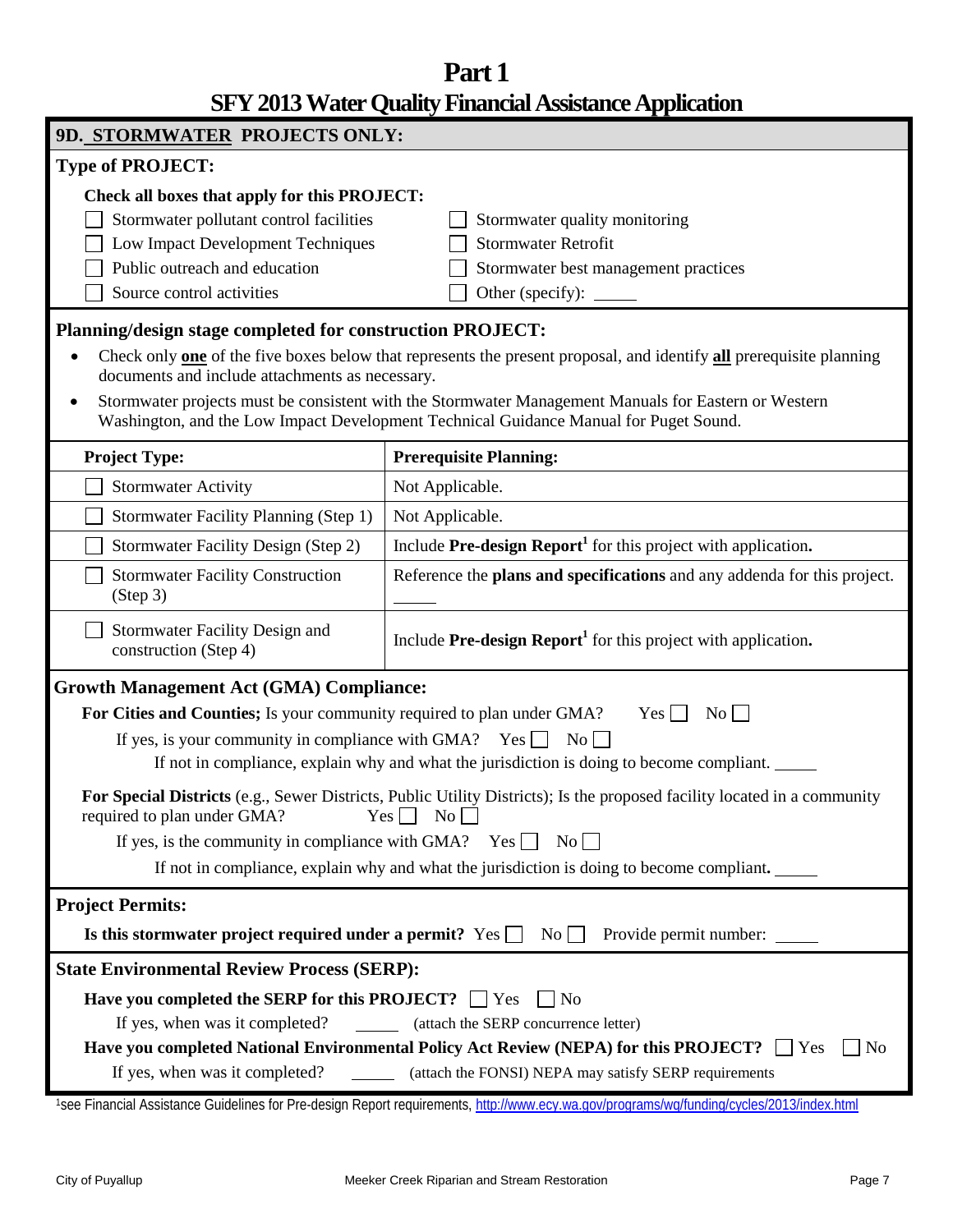| 9E. WASTEWATER FACILITY PROJECTS ONLY:                                                                                                                                                                                                                                                                                                                                                                       |                                                                                                                                                                                                                                                                                                             |  |  |
|--------------------------------------------------------------------------------------------------------------------------------------------------------------------------------------------------------------------------------------------------------------------------------------------------------------------------------------------------------------------------------------------------------------|-------------------------------------------------------------------------------------------------------------------------------------------------------------------------------------------------------------------------------------------------------------------------------------------------------------|--|--|
| <b>Type of Wastewater Facility PROJECT:</b>                                                                                                                                                                                                                                                                                                                                                                  |                                                                                                                                                                                                                                                                                                             |  |  |
| Check all boxes that apply:<br>Wastewater treatment system<br>Large On-Site System<br>Water reclamation and reuse<br>Combined sewer overflow correction<br>Wastewater collection system<br>Infiltration and inflow correction<br>Other (specify):<br><b>Environmental Requirements:</b><br>Have you completed the State Environmental Review Process (SERP) for this PROJECT?<br>$ $   Yes<br>N <sub>0</sub> |                                                                                                                                                                                                                                                                                                             |  |  |
| If yes, when was it completed?<br>(attach the SERP concurrence letter)<br>Have you completed National Environmental Policy Act Review (NEPA) for this PROJECT? $\Box$ Yes<br>$\Box$ No<br>If yes, when was it completed?<br>(attach the FONSI) NEPA may satisfy SERP requirements                                                                                                                            |                                                                                                                                                                                                                                                                                                             |  |  |
| <b>Permits:</b><br>Do you have a discharge permit for this PROJECT? $\Box$ Yes<br>$\vert$ No<br>Provide permit number:<br>If no, what is the permit status?<br>Provide information on the effluent limits:<br>BOD:<br>$TSS:$ $mg/l$<br>mg/1                                                                                                                                                                  |                                                                                                                                                                                                                                                                                                             |  |  |
| Planning/design stage completed:<br>dates and include attachments noted.                                                                                                                                                                                                                                                                                                                                     | Check only one of the four boxes below that represents the present proposal, and complete all prerequisite planning                                                                                                                                                                                         |  |  |
| <b>PROJECT Type:</b>                                                                                                                                                                                                                                                                                                                                                                                         | Prerequisite planning approval dates:                                                                                                                                                                                                                                                                       |  |  |
| Site specific facility planning (Step 1)                                                                                                                                                                                                                                                                                                                                                                     | Not Applicable.                                                                                                                                                                                                                                                                                             |  |  |
| Design (Step 2)                                                                                                                                                                                                                                                                                                                                                                                              | Provide the date of the approved <b>facilities plan</b> <sup>1</sup> and any<br>amendments.<br>Date of Ecology Approval: _____ (attach a copy of approval letter)                                                                                                                                           |  |  |
| Construction (Step 3)                                                                                                                                                                                                                                                                                                                                                                                        | Provide the date of the approved <b>facilities plan</b> and any<br>amendments.<br>Date of Ecology Approval: _____ (attach a copy of approval letter)<br>Provide the date of the approved plans and specifications and any<br>addenda.<br>Date of Ecology Approval: _____ (attach a copy of approval letter) |  |  |
| Design and construction (Step 4)                                                                                                                                                                                                                                                                                                                                                                             | Provide the date of the approved facilities plan and any addenda.<br>Date of Ecology Approval: _____ (attach a copy of approval letter)                                                                                                                                                                     |  |  |

<sup>&</sup>lt;sup>1</sup> Site specific planning documents must be approved as "facilities plans"; plans approved as "engineering reports" will not suffice.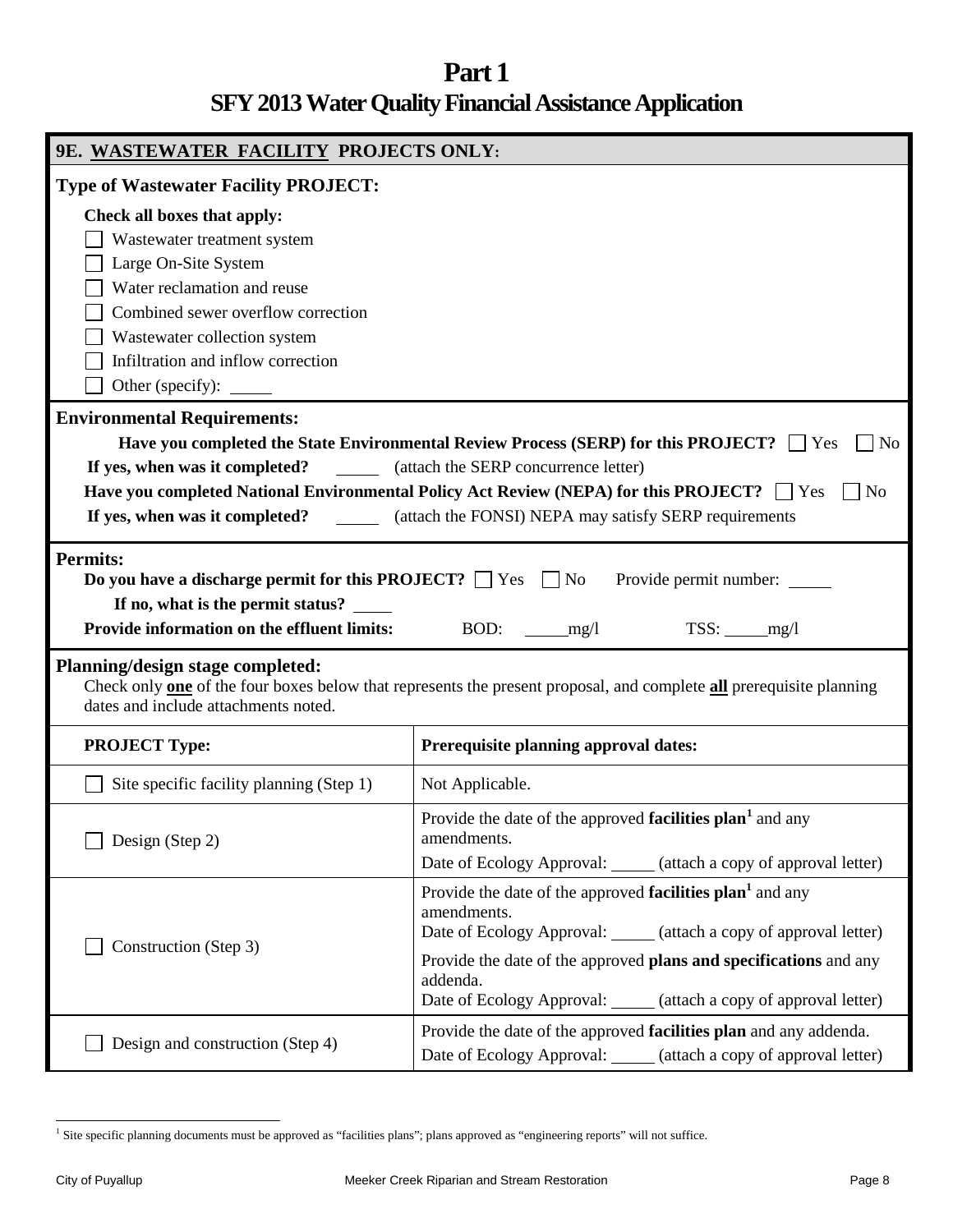| 9E. WASTEWATER FACILITY PROJECTS ONLY, CONTINUED FROM PREVIOUS PAGE:                                                                                                                                |
|-----------------------------------------------------------------------------------------------------------------------------------------------------------------------------------------------------|
| <b>Growth Management Act (GMA) Compliance:</b>                                                                                                                                                      |
| For Cities and Counties; Is your community required to plan under GMA?<br>No<br>$Yes \mid \mid$                                                                                                     |
| If yes, is your community in compliance with GMA? Yes $\Box$ No $\Box$                                                                                                                              |
| If not in compliance, explain why and what the jurisdiction is doing to become compliant.                                                                                                           |
| For Special Districts (e.g., Sewer Districts, Public Utility Districts); is the proposed facility located in a community<br>required to plan under GMA?<br>$Yes \nightharpoonup No \nightharpoonup$ |
| If yes, is the community in compliance with GMA? Yes $\Box$ No $\Box$                                                                                                                               |
| If not in compliance, explain why and what the jurisdiction is doing to become compliant.                                                                                                           |
| <b>Investment Grade Efficiency Audit:</b>                                                                                                                                                           |
| Have you performed an energy efficiency audit or a similar study on your facility in the past 5 years? Yes<br>$\overline{N_{O}}$                                                                    |
| If not, conducting an Investment Grade Efficiency Audit may be required as a condition of any funding offer.                                                                                        |
| For Wastewater Facilities, provide the following information:                                                                                                                                       |
| System design capacity (MGD): _____                                                                                                                                                                 |
| Number of effluent permit violations over the last twelve months:                                                                                                                                   |
| Average monthly flow over the last twelve months (MGD): ______                                                                                                                                      |
| Highest single monthly flow over the last twelve months:                                                                                                                                            |
| Biological Oxygen Demand (BOD) (mg/l): ______                                                                                                                                                       |
| Effluent discharge of Total Suspended Solids (TSS) (mg/l): _____                                                                                                                                    |
| Effluent discharge of Ammonia (mg/l): ______                                                                                                                                                        |
| Effluent discharge of Total Nitrogen (mg/l): _____                                                                                                                                                  |
| Effluent discharge of Phosphorus (mg/l): ______                                                                                                                                                     |
| Effluent discharge of Fecal Coliform (CFU/100 ml): _____                                                                                                                                            |
| <b>HARDSHIP:</b>                                                                                                                                                                                    |
| For domestic wastewater CONSTRUCTION PROJECTS:                                                                                                                                                      |
| $\boxtimes$ No<br>Is the Applicant requesting financial hardship assistance?<br>$\vert \vert$ Yes                                                                                                   |
| If yes, a Financial Hardship Analysis Form must be included with this application.                                                                                                                  |
| The hardship form can be found at: http://www.ecy.wa.gov/programs/wq/funding/cycles/2013/index.html                                                                                                 |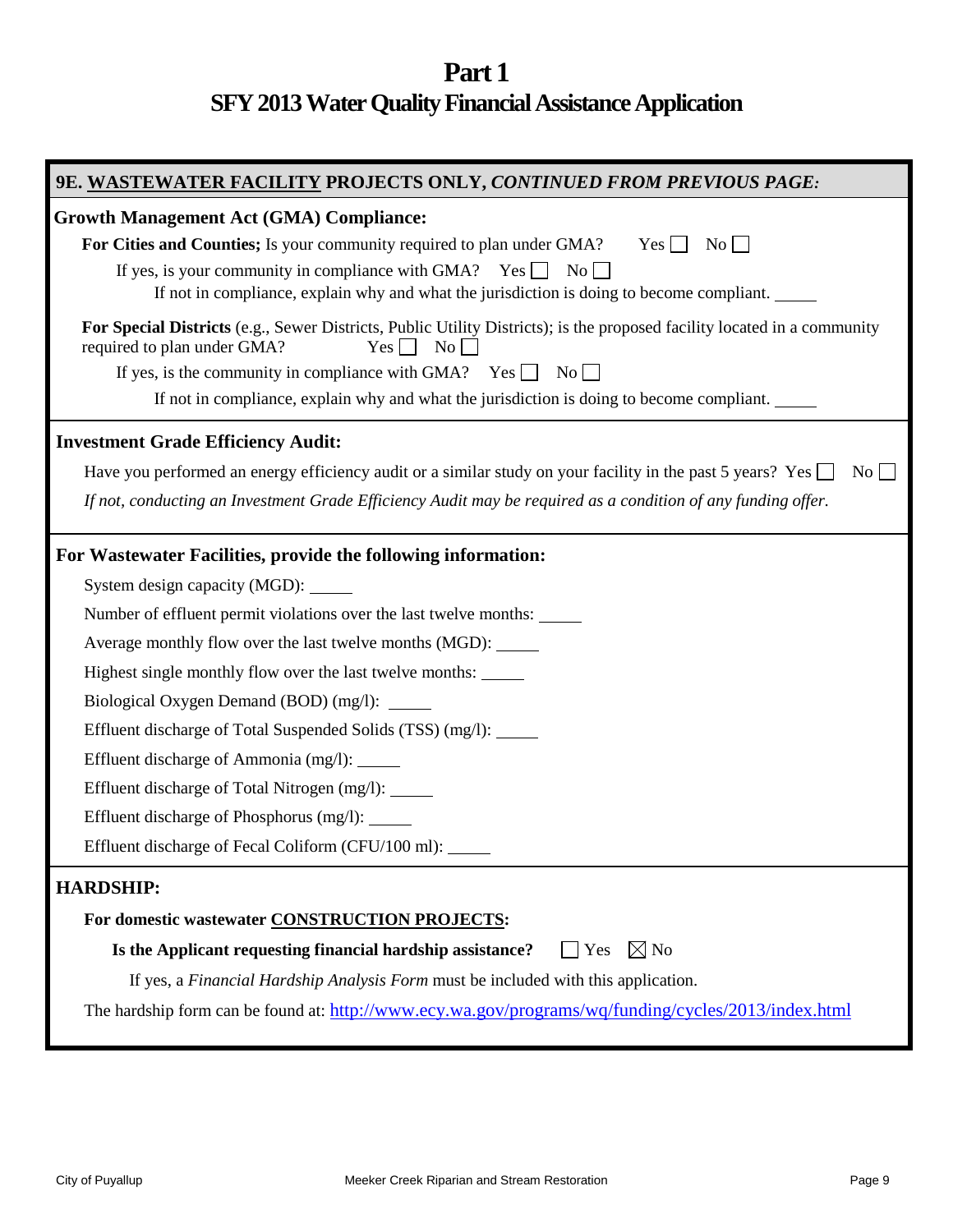#### **10. GREEN PROJECT RESERVES ELIGIBILITY:**

**In the event the U.S. Congress reauthorizes money for Green Project Reserves (GPR) projects through the Water Pollution Control Revolving Fund for SFY 2013, Ecology will evaluate projects for eligibility for GPR funding.** 

**If you are claiming GPR status for your PROJECT, YOU MUST ALSO FILL OUT one of the four project categories describing your project. (Part 1 - Sections 9A, 9B, 9D, 9E).**

#### **GPR PROJECT CATEGORIES**

- **Green Infrastructure** defined as a wide array of practices at multiple scales that manage wet weather and that maintain and restore natural hydrology by infiltrating, evapotranspiring, and harvesting and using stormwater.
- **Energy Efficiency** defined as the use improved technologies and practices to reduce the energy consumption of water quality project, use energy in a more efficient way, and/or produce or utilize renewable energy.
- **Water Efficiency** defined as the use of improved technologies and practices to deliver equal or better services with less water.
- **Environmentally Innovative** defined as projects that demonstrate new and/or innovative approaches to delivering services or managing water resources in a more sustainable way.

A more detailed explanation of GPR categories and project eligibility can be found at: <http://www.ecy.wa.gov/programs/wq/funding/cycles/2013/index.html>

|                             | List the GPR Categorical Designation (E.g., Section 3.2-1a)                                                                                                                                                                                                                                         |
|-----------------------------|-----------------------------------------------------------------------------------------------------------------------------------------------------------------------------------------------------------------------------------------------------------------------------------------------------|
| <b>GPR Category</b>         | Refer to EPA GPR Guidelines at:<br>http://www.ecy.wa.gov/programs/wq/funding/cycles/2013/index.html                                                                                                                                                                                                 |
| Check all boxes that apply: | If your PROJECT does not meet any of the categorical designations, you must<br>develop a business case to demonstrate how your PROJECT meets the<br>qualifications for GPR. Please contact David Dunn (360-407-6503) or Bill<br>Hashim (360-407-6549) for assistance in developing a business case. |
| Green Infrastructure        | $1.2 - 7, 1.2 - 8$                                                                                                                                                                                                                                                                                  |
| <b>Energy Efficiency</b>    |                                                                                                                                                                                                                                                                                                     |
| Water Efficiency            |                                                                                                                                                                                                                                                                                                     |
| Environmentally Innovative  |                                                                                                                                                                                                                                                                                                     |

#### **If you are claiming GPR status for your PROJECT, provide the following information:**

**Provide a brief description of how your PROJECT qualifies for GPR status:** The Meeker Creek Riparian and Stream Restoration Project will create and permanently restore  $10,000$   $\text{ft}^2$  of riparian area while creating floodplains, and allowing for natural expansion of an existing, adjacent wetland mitigation site. The project will remove a stream from a manmade trapezoidal ditch, and create a natural, meandering stream channel to return it to. These efforts are in support of water quality improvement and relate to a current DO TMDL on the creek.

| List the dollar Amount of the PROJECT that is directly related to: |           |
|--------------------------------------------------------------------|-----------|
| <b>Green Infrastructure</b>                                        | \$287,855 |
| <b>Energy Efficiency</b>                                           | S         |
| <b>Water Efficiency</b>                                            |           |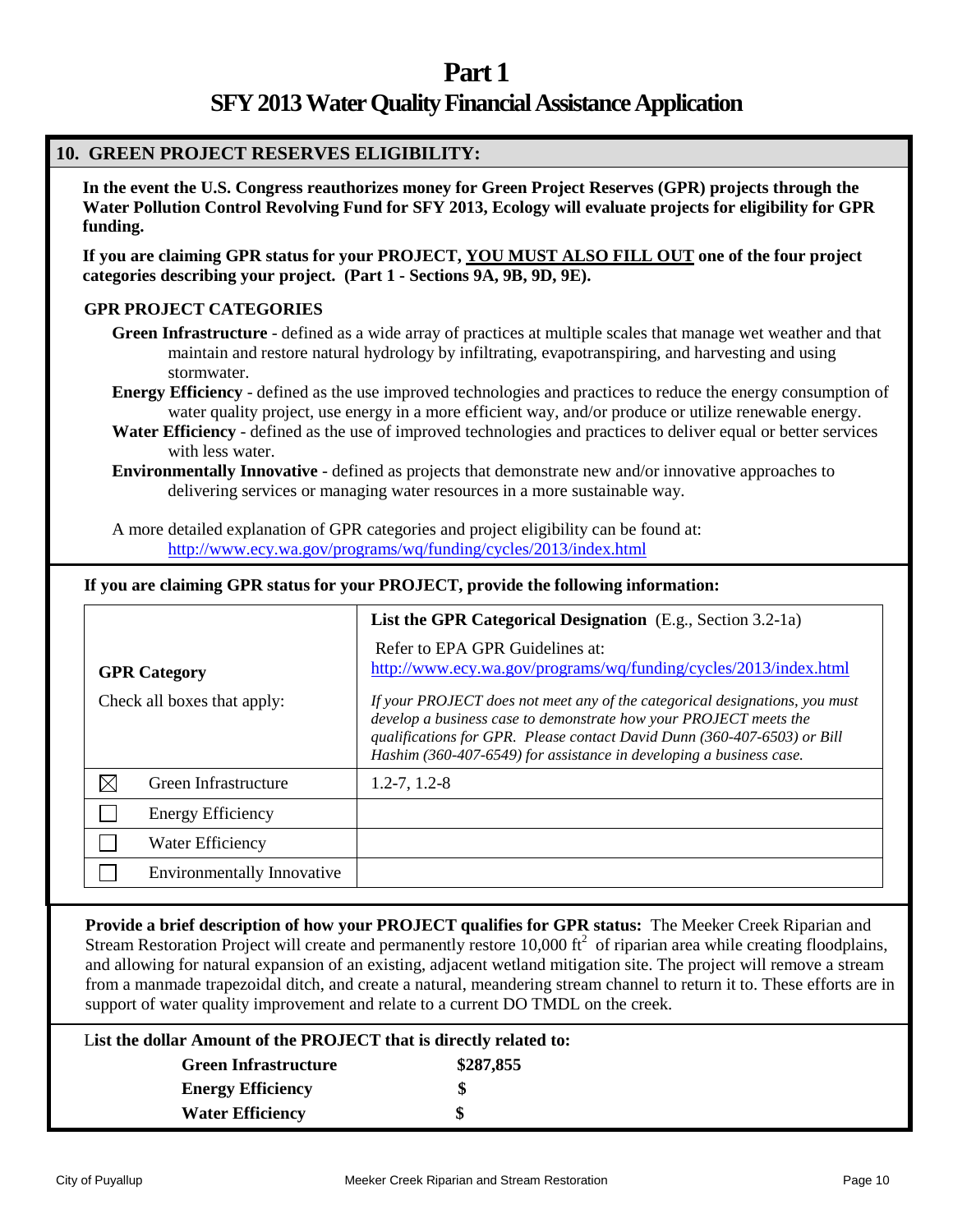**Environmentally Innovative \$**

*Projects eligible for Green Project Reserves may be provided loan subsidy if available.*

<span id="page-12-0"></span>

| 11.<br>FUNDING REQUEST: (Provide the amount of funding requested to complete your project.)                                                                                                                                                                                                                                                                                                                       |                                                                                     |
|-------------------------------------------------------------------------------------------------------------------------------------------------------------------------------------------------------------------------------------------------------------------------------------------------------------------------------------------------------------------------------------------------------------------|-------------------------------------------------------------------------------------|
| Check for consistency with costs provided in Part 2, Question 2.                                                                                                                                                                                                                                                                                                                                                  | <b>Project Amounts:</b>                                                             |
| <b>Total PROJECT Cost</b><br>This amount represents the full cost of the PROJECT.                                                                                                                                                                                                                                                                                                                                 | \$294,515                                                                           |
| <b>Applicant's Estimate of Total Eligible PROJECT Cost</b><br>This amount represents that portion of the project cost that is eligible for Ecology grant or<br>loan assistance. Contact Ecology staff with any eligibility question. Also see Appendix C<br>in the SFY 2012-13 Water Quality Financial Assistance Guidelines.                                                                                     | \$287,855                                                                           |
| <b>Total Ecology Funding Request</b><br>This represents the total funding request (loan and grant) from Ecology.                                                                                                                                                                                                                                                                                                  | \$215,891                                                                           |
| <b>Ecology Loan Funding Request</b>                                                                                                                                                                                                                                                                                                                                                                               | $\frac{1}{2}$                                                                       |
| Wastewater Facilities projects are eligible for loan funds only. There are some<br>exceptions for wastewater construction Centennial hardship grants or loan subsidy such as<br>forgivable principal. Applicant must apply for hardship status to be considered. Ecology<br>staff will make final hardship determinations after application submittal. (See section 9E.)                                          | Indicate the loan term<br>you would be willing to<br>accept:<br>5 years<br>20 years |
| There is also an exception for pre-construction forgivable principal loans for small<br>communities. (See section 9C.)                                                                                                                                                                                                                                                                                            |                                                                                     |
| <b>Ecology Grant Funding Request</b><br>This represents the amount Ecology may provide the applicant. Activity projects may<br>request grant funding for 75 percent of the eligible project cost. Ceiling amounts and<br>match requirements vary depending on the project and source of funds. Refer to the<br>funding program guidelines at:<br>http://www.ecy.wa.gov/programs/wq/funding/cycles/2013/index.html | \$215,891                                                                           |
| How to calculate Ecology's share: If Ecology's share is 75 percent of the eligible project<br>cost, multiply the eligible project cost by 0.75.                                                                                                                                                                                                                                                                   |                                                                                     |
| If Ecology does not offer you grant funds, will you accept loan funds for part or all of the<br>eligible project cost? (Answers will not affect your eligibility for grant consideration.)<br>$\boxtimes$ No<br>Yes<br>If yes, indicate the loan term you would be willing to accept:<br>$\Box$ 5 years<br>$\Box$ 20 years                                                                                        | Loan amount requested<br>if grant funds are not<br>offered:<br>$\mathbb{S}^-$       |
| <b>Other Funds committed to PROJECT</b><br>Only identify secured source(s) of funds:<br>State/Federal agency<br><b>City of Puyallup Stormwater Systems Imp. Budget</b><br>State/Federal agency<br>State/Federal agency<br>Interlocal contribution                                                                                                                                                                 | Amount committed from<br>other agencies:<br>\$26,635<br>\$                          |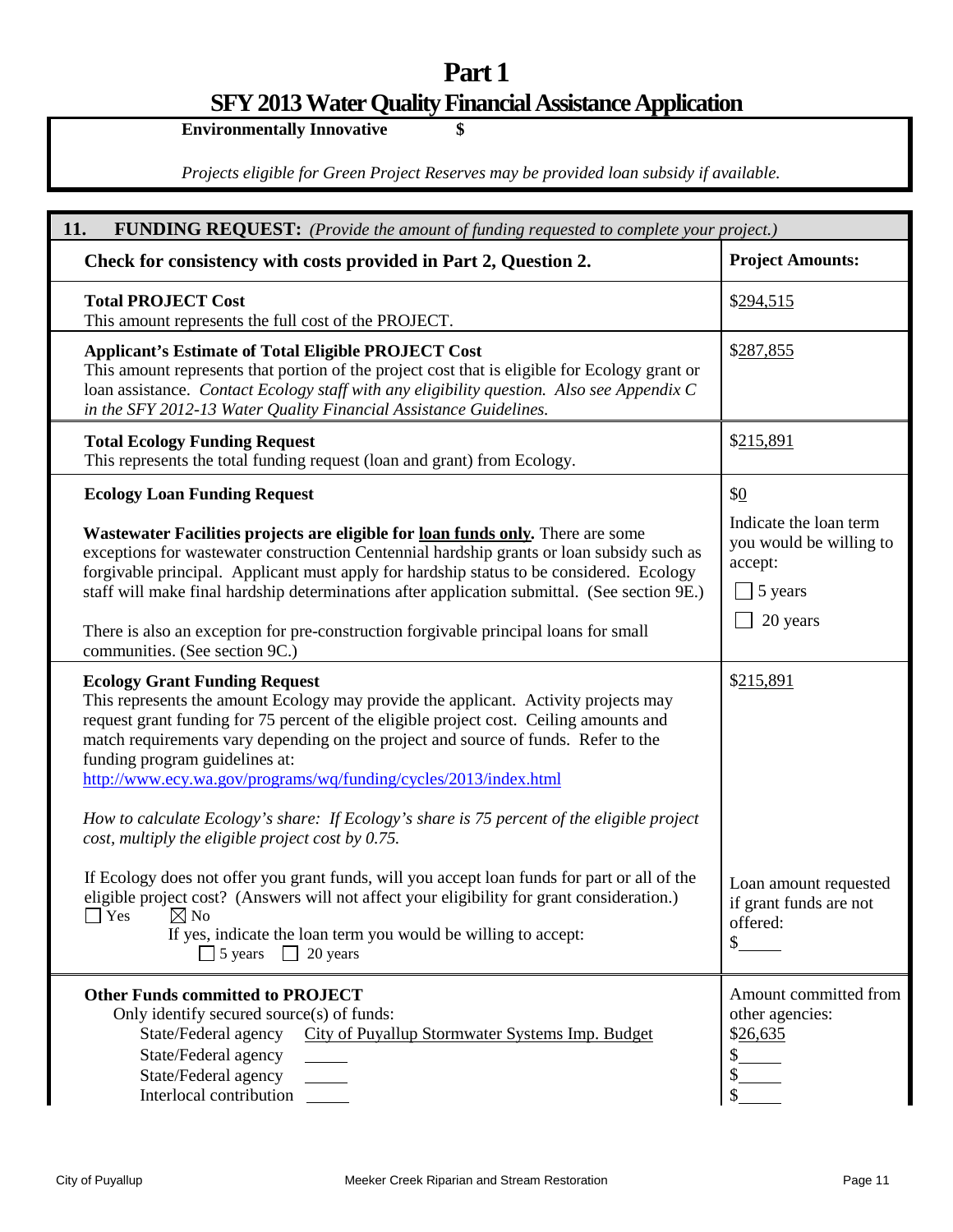| Local Agency            |  | D |
|-------------------------|--|---|
| Interlocal contribution |  |   |

| Non-monetary contributions:                        |  |
|----------------------------------------------------|--|
| Value of in-kind donations Puyallup staff salaries |  |
| Value of in-kind donations PCD Stream Team         |  |

#### **12. REFINANCE REQUEST:** *(refinance projects only)*

**Complete this section only if applying for refinance consideration.**

**Check the appropriate box:** □ Interim □ Standard

**Interim Refinance: Complete Parts 1 and 2 of the application.** This option applies to projects that are underway. Ecology will rate and rank the project same as other project proposals.

When did the project begin?

What is the source of interim financing?

**Standard Refinance: Complete Part 1 of this application along with the Standard Refinance Worksheet**. This option applies to projects that have completed construction. Do not complete Part 2 of the application. Attach a copy of the *Declaration of Construction Completion* for the project. The Worksheet can be found at: <http://www.ecy.wa.gov/programs/wq/funding/cycles/2013/index.html>

**Ecology makes offers for standard refinance projects only if funds are available after higher priority projects are funded on the list.**

#### **13. BRIEF NARRATIVE DESCRIPTION OF PROJECT:** *(50 words or less)*

Please use complete sentences. This description will appear in the published funding list.

The Meeker Creek Riparian and Stream Restoration Project will remove 1,000 linear feet of the 4,385-foot Meeker Creek from its trapezoidal ditch and return it to a natural, meandering stream channel. This project will restore over  $100,000$  ft<sup>2</sup> of riparian habitat and allow for natural expansion of the adjacent wetland.

Value of in-kind contributions: \$40,529 \$ 4,800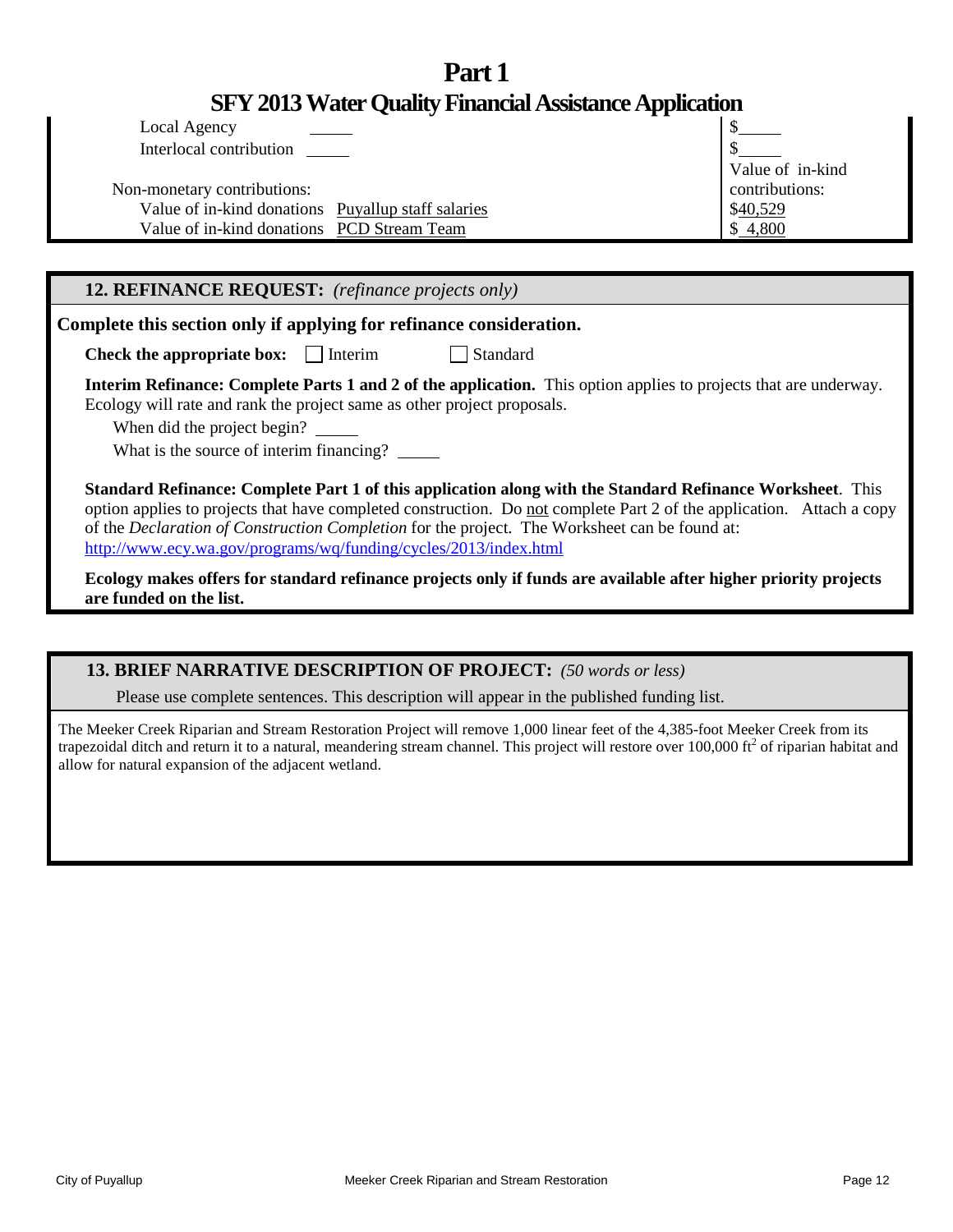| <b>14. APPLICATION CERTIFICATION:</b>                                                                                                                                                                                                 |            |  |
|---------------------------------------------------------------------------------------------------------------------------------------------------------------------------------------------------------------------------------------|------------|--|
| I CERTIFY TO THE BEST OF MY KNOWLEDGE THAT THE INFORMATION IN THIS APPLICATION IS TRUE AND<br>CORRECT AND THAT I AM THE LEGALLY AUTHORIZED SIGNATORY OR DESIGNEE FOR THE SUBMITTAL OF<br>THIS INFORMATION ON BEHALF OF THE APPLICANT. |            |  |
|                                                                                                                                                                                                                                       |            |  |
| Mark Palmer, P.E.                                                                                                                                                                                                                     | Signature  |  |
|                                                                                                                                                                                                                                       |            |  |
| City Engineer                                                                                                                                                                                                                         | 11/04/2011 |  |

**This concludes Part 1**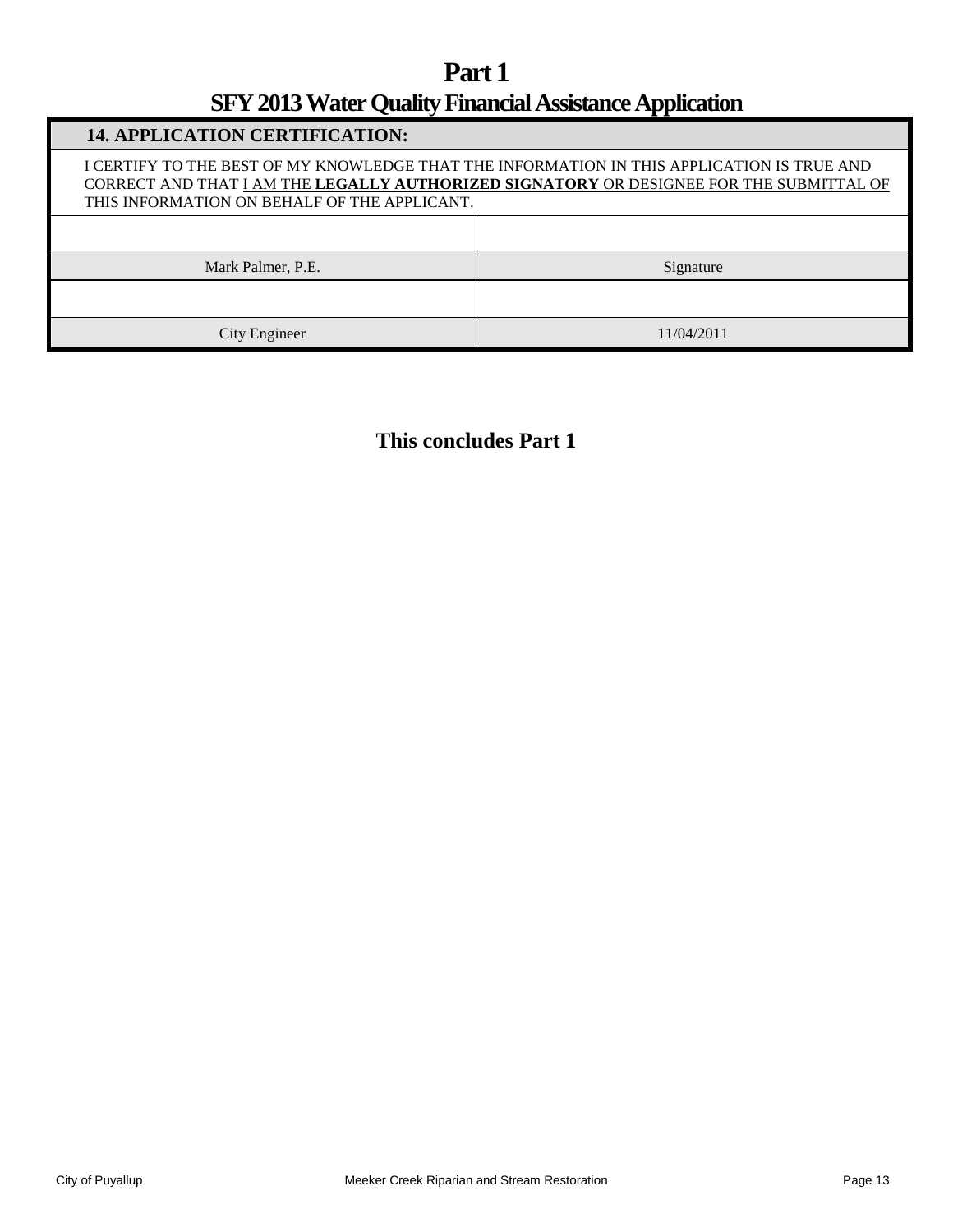*This is the rated portion of the application worth up to 1,000 points. Applicants should provide clear, concise answers.* **Note: An applicant must receive a combined score of 600 points or higher and a score of 125 points or higher on Question 3 Water Quality and Public Health improvements, of the Financial Assistance Application in order to be eligible for funding.** 

### **EXECUTIVE SUMMARY (0 points)**

In 250 words or less, describe the problem to be addressed, the scope of the project, its water quality benefits, and how the project addresses the identified problem.

As a result of decades of land development, Meeker Creek has been channelized into a manmade trapezoidal ditch that runs in an eastwest alignment from near Fairview Drive and  $10<sup>th</sup>$  Ave SW in Puyallup, to its confluence with Clarks Creek near  $18<sup>th</sup>$  St SW. Large stretches of the creek are located on private property and are fully exposed with no riparian cover or shade. This exposure of the creek contributes to depressed levels of dissolved oxygen (DO) in Meeker Creek and, subsequently, Clarks Creek for which a DO Total Maximum Daily Load (TMDL) has recently been developed. The Meeker Creek Riparian and Stream Restoration Project will remove 1,000 linear feet of the 4,385-foot Meeker Creek from the trapezoidal ditch and place it in a natural, meandering stream channel. This project will also restore over 100,000  $\text{ft}^2$  of riparian area while creating floodplain storage, and allow for natural expansion of an existing, adjacent wetland. These efforts will contribute to an increase in DO levels in the creek through a reduction in stream temperature as a result of the riparian cover, suppression of elodea growth, and through designed channel features that will provide oxygenation to the stream.

### **1. SCOPE OF WORK**

| <b>Scoring Guide</b>                                                                                                                          | <b>Total Up to 250 Points</b> |
|-----------------------------------------------------------------------------------------------------------------------------------------------|-------------------------------|
| Complete and concise description of the project tasks and<br>outcomes. Clear detailed description of deliverables, timelines, and<br>purpose. | Up to $100$ pts.              |
| Project directly and measurably addresses a water quality problem.                                                                            | Up to $150$ pts.              |

Evaluators award points for a clear, complete, and well thought-out scope that directly addresses a water quality problem. The scope must demonstrate an understanding of the work required to implement and complete the project.

- Provide a detailed scope of work, with timelines, to achieve the water quality benefits of the PROJECT that includes clearly defined tasks, deliverables, and costs per task.
- Describe the PROJECT area and provide a supporting map(s) and any relevant diagrams and pictures.
- For stormwater construction projects, reference the stormwater manual used for the project design.
- Applicants with projects that implement BMPs on private property, provide detailed maps for each subject property showing BMP locations. Include details such as fencing, planting, off-stream water, and land stabilization.

The information provided in this section will be the basis for the scope of work used in a funding agreement. If significant changes to the scope of work occur after a project is ranked, Ecology may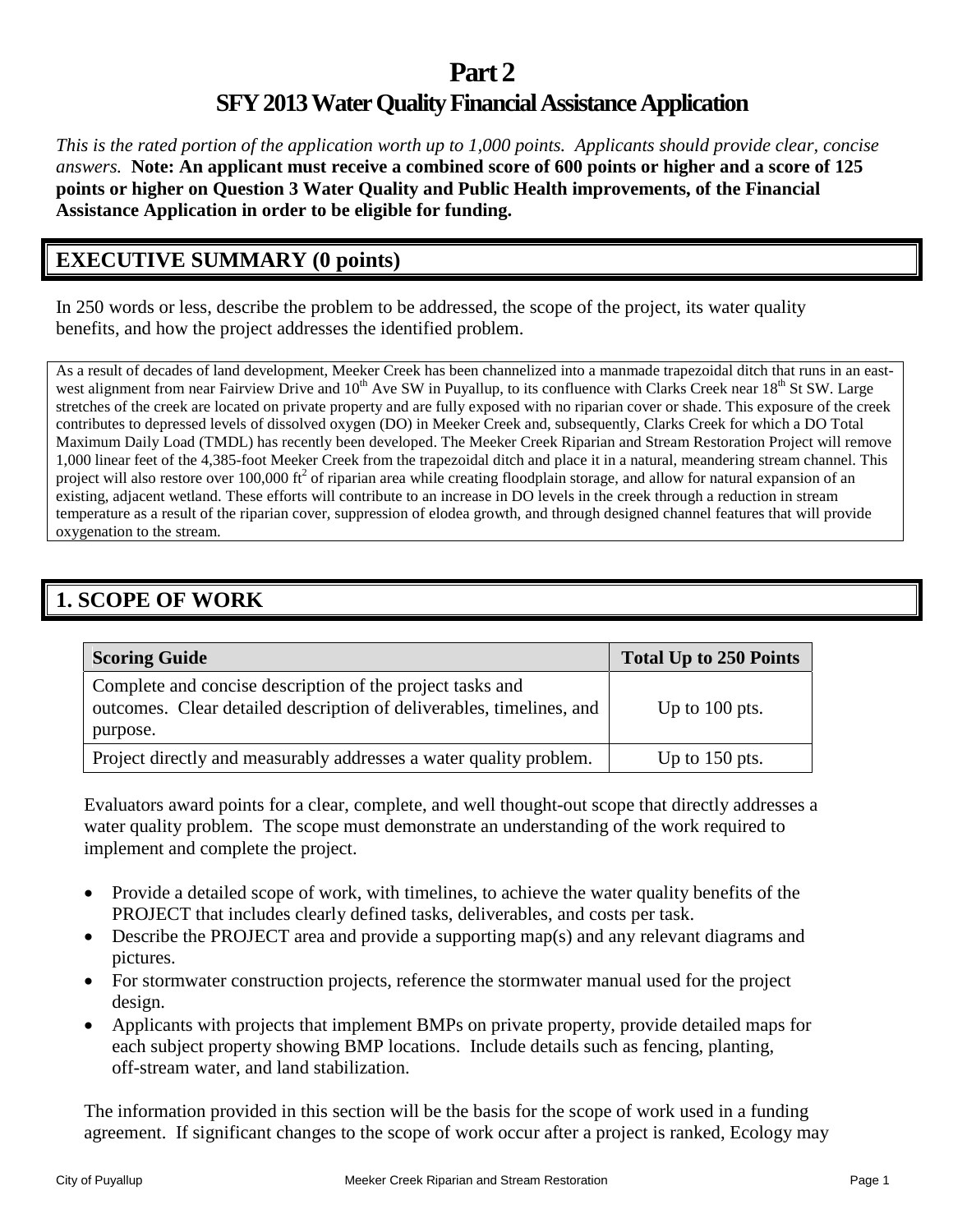withdraw or decrease a funding offer.

*Task 1 is standard for all grant and loan projects. Follow the format provided below for the additional tasks in your scope of work:*

#### **Task 1- Project Administration/Management:**

- A. The RECIPIENT will administer the project. Responsibilities will include, but not be limited to: maintenance of project records; submittal of payment vouchers, fiscal forms, and progress reports; compliance with applicable procurement, contracting, and interlocal agreement requirements; application for, receipt of, and compliance with all required permits, licenses, easements, or property rights necessary for the project; and submittal of required performance items.
- B. The RECIPIENT must manage the project. Efforts will include: conducting, coordinating, and scheduling project activities and assuring quality control. Every effort will be made to maintain effective communication with the RECIPIENT's designees; the DEPARTMENT; all affected local, state, or federal jurisdictions; and any interested individuals or groups. The RECIPIENT must carry out this project in accordance with any completion dates outlined in this agreement.
- C. The RECIPIENT must ensure this project is completed according to the details of this agreement. The RECIPIENT may elect to use its own forces or it may contract for professional services necessary to perform and complete project-related work.

Required Performance:

- 1. Effective administration and management of this grant project.
- 2. Maintenance of all project records.
- 3. Timely submittal of all required performance items including the Post Project Assessment Plan, progress reports, and financial vouchers.
- 4. Write and submit a one to two page summary of project accomplishments and outcomes at project completion, including pictures, to be published in the DEPARTMENT's Annual Water Quality Financial Assistance Report following the DEPARMENT's water quality stories format

Total Task Cost \$7,452

**Task 2:** Design – Plans, Specification, Bid Packages

*A. Preliminary Plans* Conceptual plans were developed to provide a base-line understanding of the work to be accomplished, including scoping of the overall project (Attachment G). Preliminary plans will be further drafted to provide with bid package materials and provide initial understanding and guidance to the contracted professional. This work will be completed in early 2012; as such, the associated cost is not included as an eligible cost in this application. Preliminary City Council buy-in was achieved as part of the land property acquisition approval during a September 2011 Council Meeting. At this meeting the Council was presented with a Staff Report that outlined the importance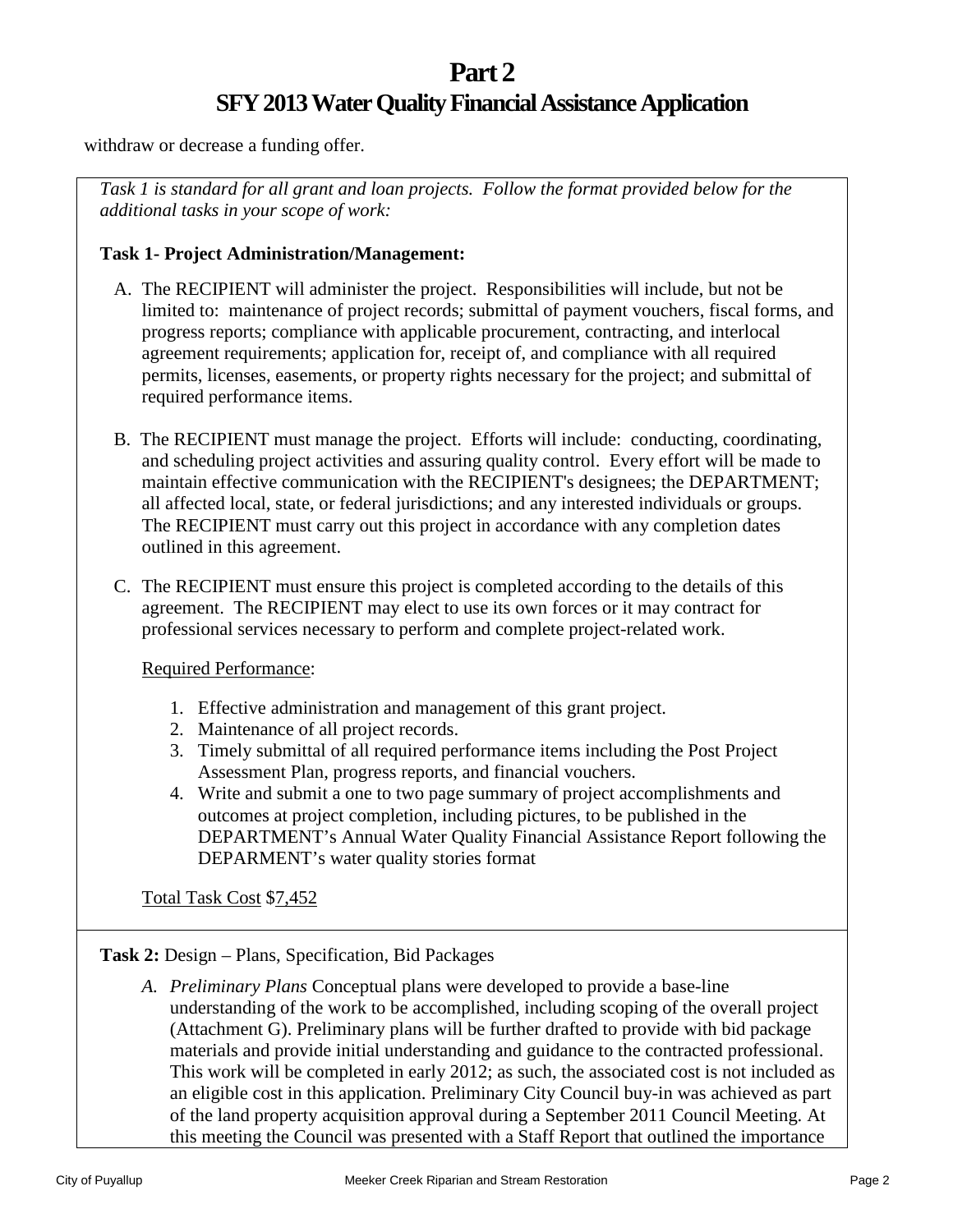and stormwater management significance of acquiring the property on which this project will be located. Referenced in the report were the Clarks Creek TMDLs for dissolved oxygen (DO) and fecal coliform (FC) including citations of the implementations plans that call for strategic property purchases along Meeker Creek and riparian restoration.

This project will provide water quality benefits to Meeker and Clarks Creek by increasing the oxygen-carrying capacity of the creek waters through riparian shading which will lower in-stream temperatures. In addition, design of the meandering stream channel will include features such as pools, riffles, steps and undercut banks which will increase oxygenation of the waters. These elements directly relate to the DO TMDL for Clarks Creek and address the implementation activities outline in the plan.

Restoration of Meeker Creek will include removing 1,000 feet of the currently straightaligned creek from its confinement to a manmade trapezoidal ditch, and place it in a natural, meandering stream channel. In addition, over 100,000 ft<sup>2</sup> of riparian area will be restored around the new creek channel. Through the course of this project, over 1,000 native plants, trees and shrubs will be planted and maintained. Infiltration of stormwater will be increased through the restoration of the riparian zone, reducing load on the creek. In addition, the design of the project area will create natural flood storage that will further reduce stormwater runoff loading to the creek in this frequently-flooded location.

- *B. Reports, Permits* The Meeker Creek Riparian and Stream Restoration project will include various permitting processes including SEPA review and checklist, grading permit, biological assessment, and cultural resources review; appropriately, the costs associated with these tasks are not included in the eligible costs for this application. Once the current scheduled work for the project site is complete (demolition, November 2011) work will commence on development of the permit and site review and analysis applications to ensure that this non-cost eligible work is completed prior to initiation of this grant, and that we will be ready to begin the design process as soon as the grant agreement is complete.
- C. *Request for Qualification Packages* A typical RFQ package will be assembled for the design portion of this project. For the construction contract solicitation, a typical bid package will also be developed, with specifications manual and construction plans. For construction, the preference will be for a lump sum bid versus unit price for the work to be completed, including grading, hauling, and stream channel development. A refined engineer's cost estimate will be produced as a check on validity of bids received. The project will be advertised in appropriate trade journals and local newspapers, as well as the City of Puyallup's legal notice paper, the Puyallup Herald. Plans and specifications will be made available through common plan centers and at City of Puyallup offices. Advertisement will be two to four weeks before each bid opening to allow contractors sufficient time to produce responsive bids.

Bid opening, reference checks and award of the design contract should be completed by late October 2012.

Bid opening, contractor reference checks and award of the construction contract should be completed by March 2013. Verification of experience in performing sensitive-area excavation and stream construction, as indicated in the specifications will occur before award of the contract. Notice to proceed should be provided no later than April  $1<sup>st</sup>$ , 2013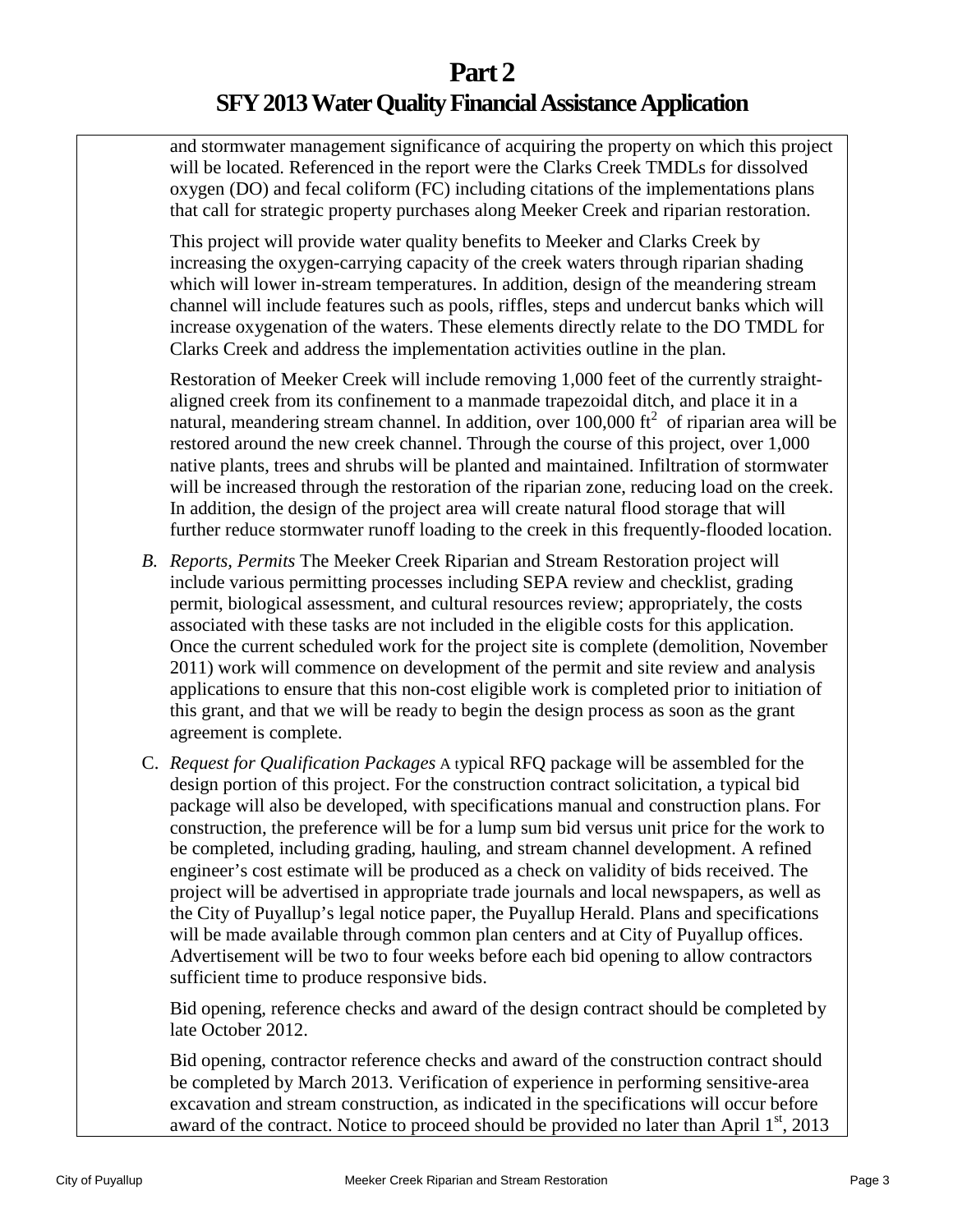in order to complete the site work prior to the desired planting months in Fall 2013, with continued planting in spring, and through June 2014.

*D. Design* This project will include full plan design by an environmental engineering firm including design plans, specifications, and SWPPP. All work will be based on geotechnical analysis and reports that will be completed by the City prior to bid and selection of a contractor for this work so that design will be sensitive of any critical elements within the project area and will be able to maximize the existing site characteristics that can be amplified and used in the design.

The City will also produce a construction quality assurance plan (CQAP) and planting maintenance plan to ensure that construction is completed in accordance with local, state, and federal construction guidelines and that continued maintenance of the project site and riparian plantings will last and continue beyond the scope of this project.

#### *Performance Period*: July 2012-April 2013

#### Required Performance:

- 1. Produce conceptual plans including general elevations, stream shape and components, and riparian zone planting
- 2. Submittal of required permits and review processes (permitting is not cost-eligible)
- 3. Produce full project design plans including grading, stream channel development, planting plans, SWPPP, construction QAP, and maintenance plan.

#### Total Task Cost \$87,510

#### **Task 3: Construction**

- *A. Construction Management* Included in management of the construction process will be bid awarding, council presentation and approval, construction meetings, site visits, contract close-outs, related construction-management activities, riparian plantings, and coordination of volunteer efforts.
- *B. Excavation & Grading* The parcel where the project area is located was previously developed as a single family structure parcel. After the City purchased the site in October 2011, demolition planning initiated immediately.

The project site will be prepped and free of non-organic debris prior to execution of this project per demolition and removal activities scheduled to occur in November 2011. These activities will include the demolition and removal of existing structures location on the property and rough grading of the demolition area so as to leave the property without any hazardous conditions resulting from the demolition and debris removal.

Excavation and grading of the project site for the restoration work will be completed to the minimum level possible, according to design plans to be developed during Task 2 of this project. Preliminary plans anticipate lowering of the project area elevation to the existing creek-bottom level, approximately3-5' lower than existing elevations. This will allow for the new stream channel to naturally flood during high-volume flows, and will incorporate the area into the existing, adjacent wetland. Removed material will be disposed of per local regulations.

Development of the stream channel will be done concurrent with grading as applicable.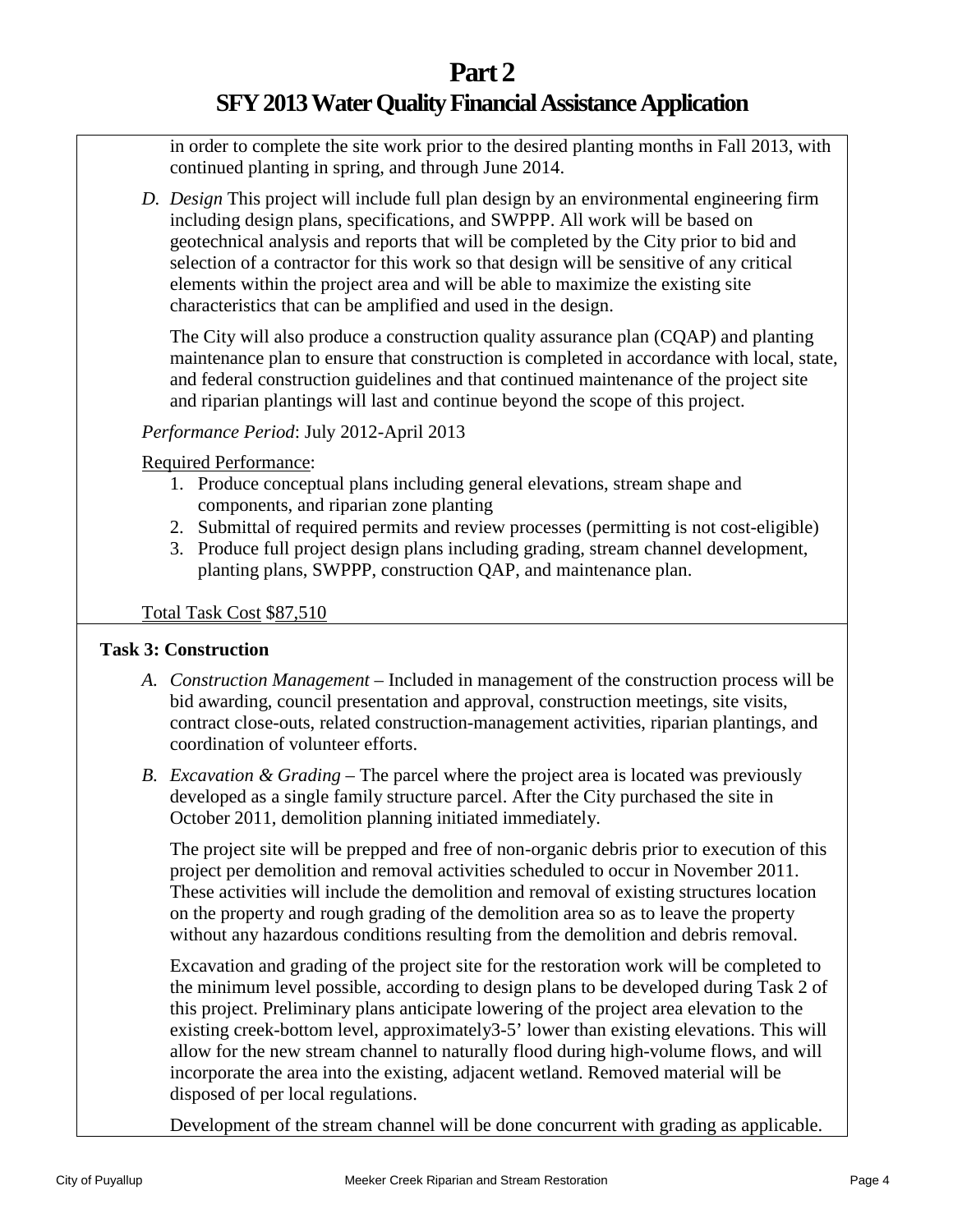Introduction of designed channel characteristics will be included based on recommendation and design by the contractor engineering firm.

Construction is allocated for 45 days for this project, allowing for unforeseen delays or scheduling assignments. It is anticipated that no utilities will be relocated or repaired. No homes exist in the project area which negates the need for closure of the right-of-way, and require only safety confinements and restrictions as accounted for in the project budget.

C. *Planting* – Riparian planting will consider various elements to achieve the cover and densities designed during Task 2 of this project: Design. Included in the planting phase will be weed control, initial plantings, plant release, and fill-in plantings.

Planting plans will be developed during Task 2 of this project and will be seasonsensitive for planting types, locations, and species.

Prior to the initial planting, weed control will be completed on the project site through contracting of an appropriate, licensed contractor. Due to the un-covered state of the project area upon acquisition by the City in October 2011, and perpetuated throughout the excavation activities, weed control will be necessary to reduce the growth of invasive or abundant weed species such as Himalayan blackberries and reed canary grass. Weed control will be completed by a licensed, professional weed management contractor.

A total of four (4) volunteer events will be held to plant at least 1,000 native trees, plants and shrubs after the initial weed control application, beginning in Summer 2013. The first planting event will include initial plantings, and subsequent planting events will include plant release, additional plantings, and fill-in plantings as needed based on observed mortality.

Similar to past projects and events coordinated by the City, the planting activities will be designed as education and outreach events utilizing coordinated volunteer efforts. Similar to previous efforts of upper sections of Meeker and Silver creeks, volunteer events for riparian planting efforts have proven to invoke positive citizen response and involvement as well as lasting citizen-dedication and investment in the projects.

Continued weed control throughout the project area will continue throughout the grant period, and beyond, to maintain suppression of invasive and overgrown weeds and allow for the newly planted materials to grow.

*Performance Period*: April 2013-June 2014

Required Performance:

- 1. Manage construction phase
- 2. Construct riparian area and stream channel
- 3. Plant and mulch at least 1,000 native plants, shrubs, and bushes
- 4. Perform 10-month plant release on initial plantings
- 5. Hold at least 4 volunteer planting events

#### Total Task Cost \$199,553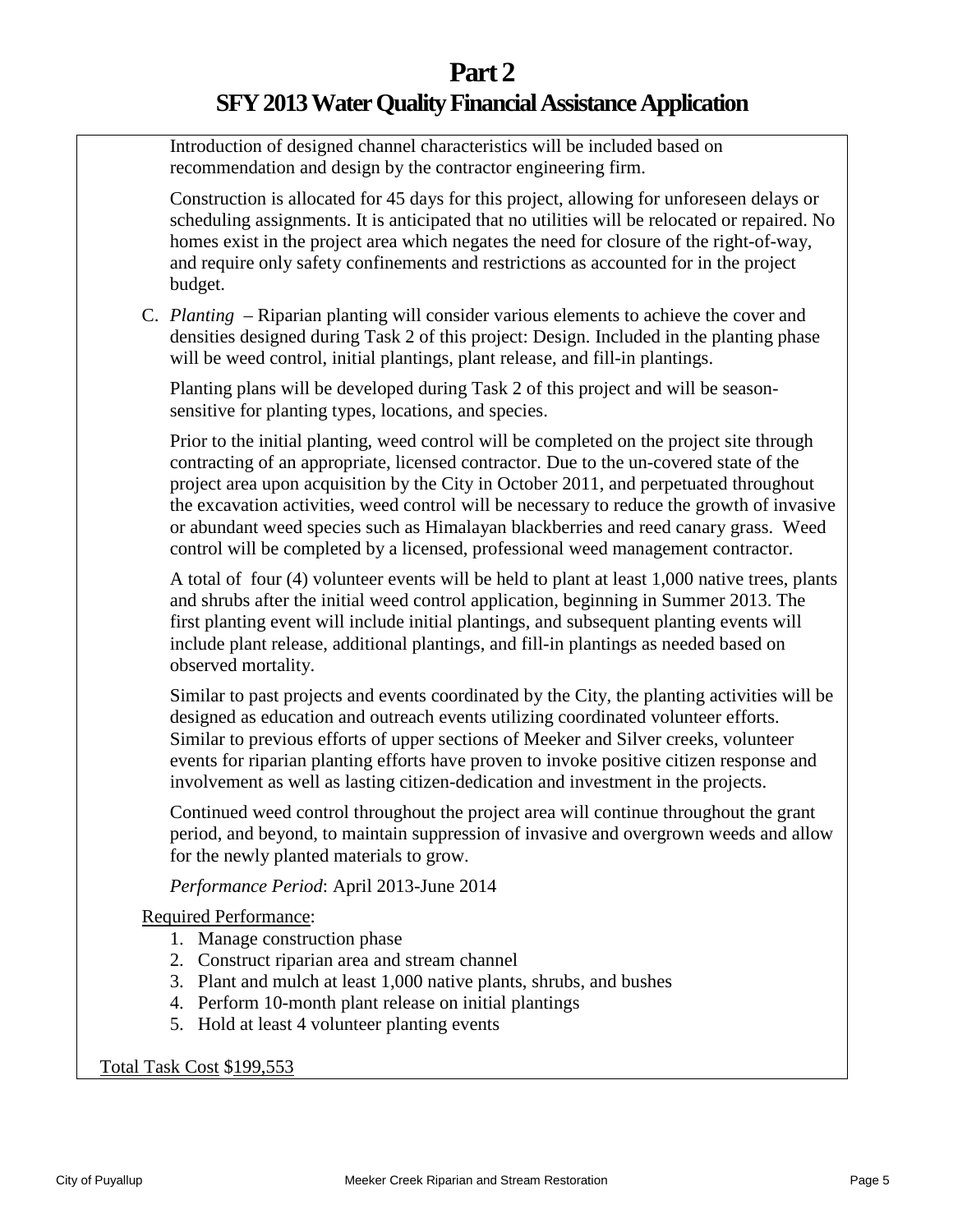### **2. PROPOSED BUDGET**

| <b>Scoring Guide</b>                                                                                                                   | Up to a Total of 150 Points |
|----------------------------------------------------------------------------------------------------------------------------------------|-----------------------------|
| Complete project budget is consistent with the scope of<br>work.                                                                       | Up to 20 pts                |
| The cost estimate process is reasonable.                                                                                               | Up to 30 pts                |
| The project budget represents a good value for the work<br>and water quality benefits achieved. Applicant identifies<br>match sources. | Up to $100$ pts             |

*Budget*: Evaluators award points for a complete, reasonable budget that is consistent with the tasks described in the scope of work. Budget examples can be found in Appendix A of *Administrative Requirements for Recipients of Ecology Grants and Loans,* "The Yellow Book," found at: <http://www.ecy.wa.gov/programs/wq/funding/cycles/2013/index.html>

- Provide clearly defined Task-oriented budget, and if appropriate an object-oriented budget.
- Construction projects must attach a detailed construction cost estimate and costs for engineering consultants.
- Detailed budgets can be attached and submitted with the application.

#### **TOTAL Eligible Costs by Task Elements**

| <b>Proposed Project Budget and Time Frame</b> |                              |                               |                                               |
|-----------------------------------------------|------------------------------|-------------------------------|-----------------------------------------------|
| <b>Task Elements</b>                          | <b>Total Project</b><br>Cost | <b>Total Eligible</b><br>Cost | <b>Months</b><br><b>Needed to</b><br>Complete |
| Project administration/management             | \$7,452                      | \$7,452                       | 24                                            |
| Design                                        | \$87,510                     | \$80,850                      | 10                                            |
| Construction                                  | \$199,533                    | \$199,553                     | 15                                            |
| Total Costs and Months Needed to Complete:    | \$294,515                    | \$287,855                     | 24                                            |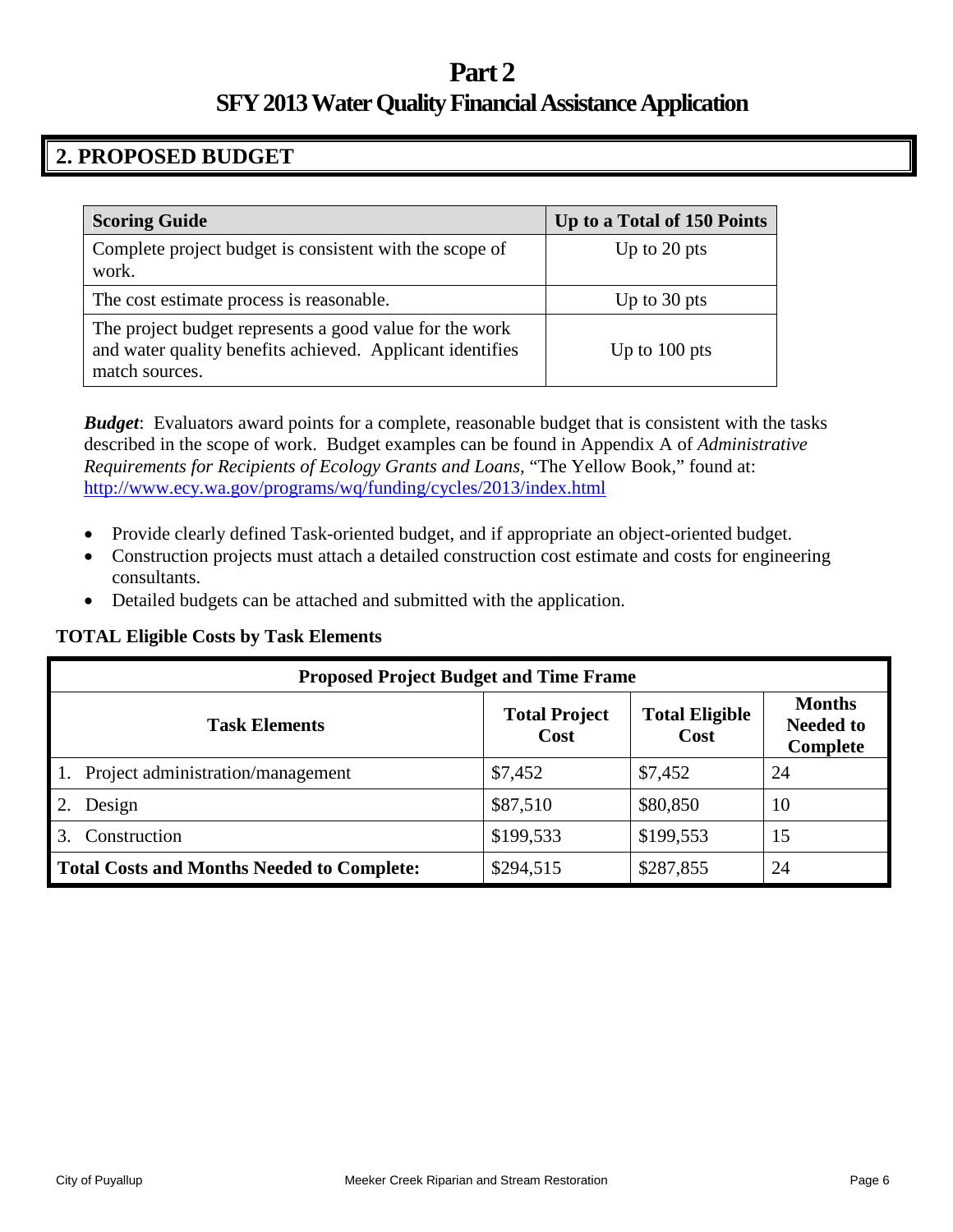**TOTAL Eligible Cost by Budget Object**

| $\sim$ 1111 $\sim$ 11151010 $\sim$ 0000 0) $\sim$ 0000 000 000000                                              |                                         |                                                                               |
|----------------------------------------------------------------------------------------------------------------|-----------------------------------------|-------------------------------------------------------------------------------|
| Salaries:                                                                                                      | \$40,529                                |                                                                               |
| Benefits:                                                                                                      |                                         |                                                                               |
| Indirect costs:                                                                                                | $\frac{$\overline{0}]}{$\frac{$0}{0}$}$ | (May include up to 25 percent of employee salaries and benefits)              |
| Contracts:                                                                                                     | \$200,630                               |                                                                               |
| Materials, goods, and                                                                                          |                                         |                                                                               |
| services (list major item):                                                                                    | \$8,000 plants                          |                                                                               |
|                                                                                                                | \$15,369                                |                                                                               |
| Equipment (list major items):                                                                                  |                                         |                                                                               |
| Travel:                                                                                                        | $\frac{$0}{$0}$                         |                                                                               |
| Other (please outline):                                                                                        | \$7,525 mobilization                    |                                                                               |
|                                                                                                                | \$15,802 contingency                    |                                                                               |
| <b>Total Eligible Cost:</b>                                                                                    | \$287,855                               |                                                                               |
|                                                                                                                |                                         |                                                                               |
|                                                                                                                |                                         | Match Source (for nonpoint source activity projects requesting grant funding) |
| List other funding sources and amounts, including local matching funds, volunteer in-kind value, or interlocal |                                         |                                                                               |
| contributions (25 percent = $0.25$ multiplied by the total eligible project cost):                             |                                         |                                                                               |
| <b>Funding Source</b>                                                                                          | <b>Dollar Amount</b>                    | Describe the status of matching funds:                                        |
| <u>SW Systems Imprv., staff time \$62,364</u>                                                                  |                                         | <b>Immediately Available</b>                                                  |
| In-kind PCD Stream Team                                                                                        | \$4,800                                 | Committed support                                                             |
| In-kind Volunteer                                                                                              | \$4,800                                 | Available based on past experience                                            |
|                                                                                                                |                                         |                                                                               |

*Cost Estimate Process*: Evaluators award points for projects with accurate cost estimates. Estimate accuracy may be evaluated based on experience with past or ongoing projects, through consultation with other entities that have related experience, or through a planning process such as value analysis.

• Describe how costs were estimated. Explain how you calculated each budget item and why it is necessary for the project. Include the steps taken to ensure the accuracy of cost estimates.

*Good Value*: Points are awarded for cost-effective projects that represent a good investment of public funds to achieve water quality benefits.

• Describe the process used to control cost and ensure that this is a cost-effective project (e.g., value engineering for facilities projects or cost analysis for activities projects). Show the relationship between the cost of the project and the water quality benefits achieved.

The cost estimates included in the application were compiled by Joy Rodriguez and Steve Carstens, P.E. and reviewed by Mark Palmer, P.E., who each have extensive experience in cost estimating projects for public and private sector jobs. The quantities of materials were derived directly from preliminary AutoCAD drawings. The latest summary of bid items prices for the Olympic Region of WSDOT, 2008-2009, were used to establish unit prices and were supplemented with past-project budgets to establish unit prices. Included in the cost estimate of the largest line-item for this project, Restoration excavation and haul, a thorough analysis of the project size, review of industry-standard costs, and calculation of realistic goals and expectations was used. This calculation can be found on the Preliminary Construction Cost spreadsheet of Attachment C.

Given the current favorable bidding environment, a slightly aggressive mobilization of 5% of construction cost was used. A design contingency of 10% was used, which should be sufficient given the relative simplicity of the project.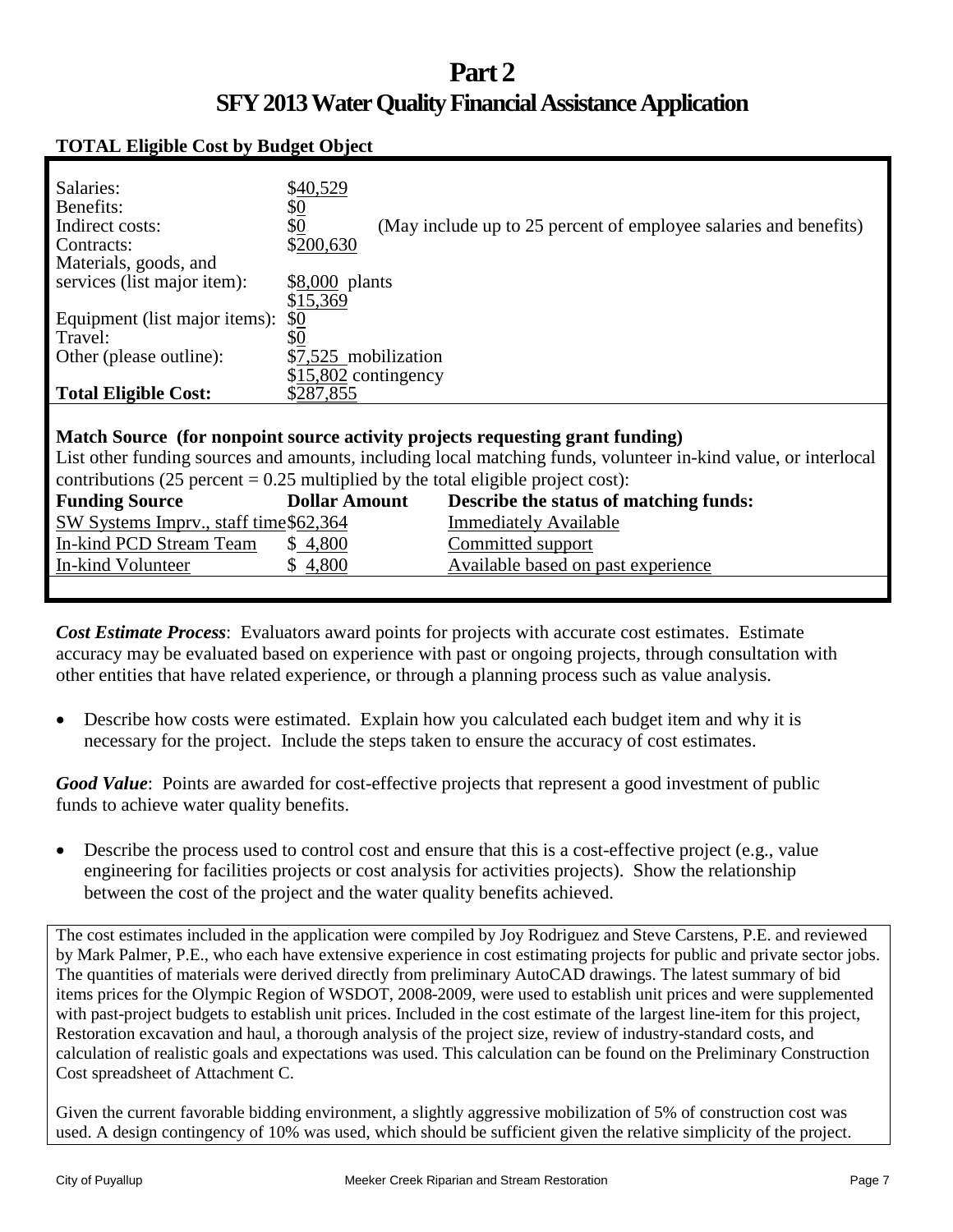Labor estimates for team members were based on the scope description and past experience with similar projects, and are included at un-burdened rates. The detailed cost estimates are enclosed as Attachment C, Cost Estimates.

## **3. WATER QUALITY AND PUBLIC HEALTH IMPROVEMENTS**

| <b>Scoring Guide</b>                                                                                                                                                       | Up to a Total of<br>250 Points |
|----------------------------------------------------------------------------------------------------------------------------------------------------------------------------|--------------------------------|
| How severe is the water quality problem and how well is it defined?                                                                                                        | Up to $50$ pts                 |
| The project will achieve substantial water quality and public health benefits.                                                                                             | Up to 100 pts                  |
| Project success can be measured, and proposed methods to measure success<br>are reasonable.                                                                                | Up to $50$ pts                 |
| The project provides long-term sustainability of water quality benefits (e.g.,<br>operation and maintenance of the system, long-term on-site sewage<br>program follow-up). | Up to $50$ pts                 |

Evaluators award points for improvements and protection of water quality and public health. Projects that provide substantial environmental and public health improvements receive the most points. Projects that provide measurable improvements receive more points than those with unclear or vague benefits. Evaluators only consider the actual benefit, total impact (area impacted, number of people affected, resource affected), level of implementation, and the severity of the problem. Evaluators consider only changes that can be achieved by the proposed scope of work.

- Define the water quality and public health problems the project will address.
- Describe the expected project results, including how the project will help achieve water quality and public health improvements and protection. For activity projects describe the proximity of proposed scope tasks to specific water bodies.
- Describe how much of the problem will be addressed by the project.
- Describe how you will measure and document success of the project.
- Describe how you will sustain the water quality and public health improvements for the long-term. As appropriate, include information on how you will address long term O&M. Include information on any efforts to implement green infrastructure, or energy or water efficiency elements into the project.
- If in the Puget Sound basin (WRIAs 1-19), describe how the project meets the goals of the Puget Sound Partnership Action Agenda, and how well it aligns with Section C of the Agenda. The Puget Sound Partnership Action Agenda can be found at: [http://www.psp.wa.gov/aa\\_action\\_agenda.php](http://www.psp.wa.gov/aa_action_agenda.php)

#### **Tie Breakers**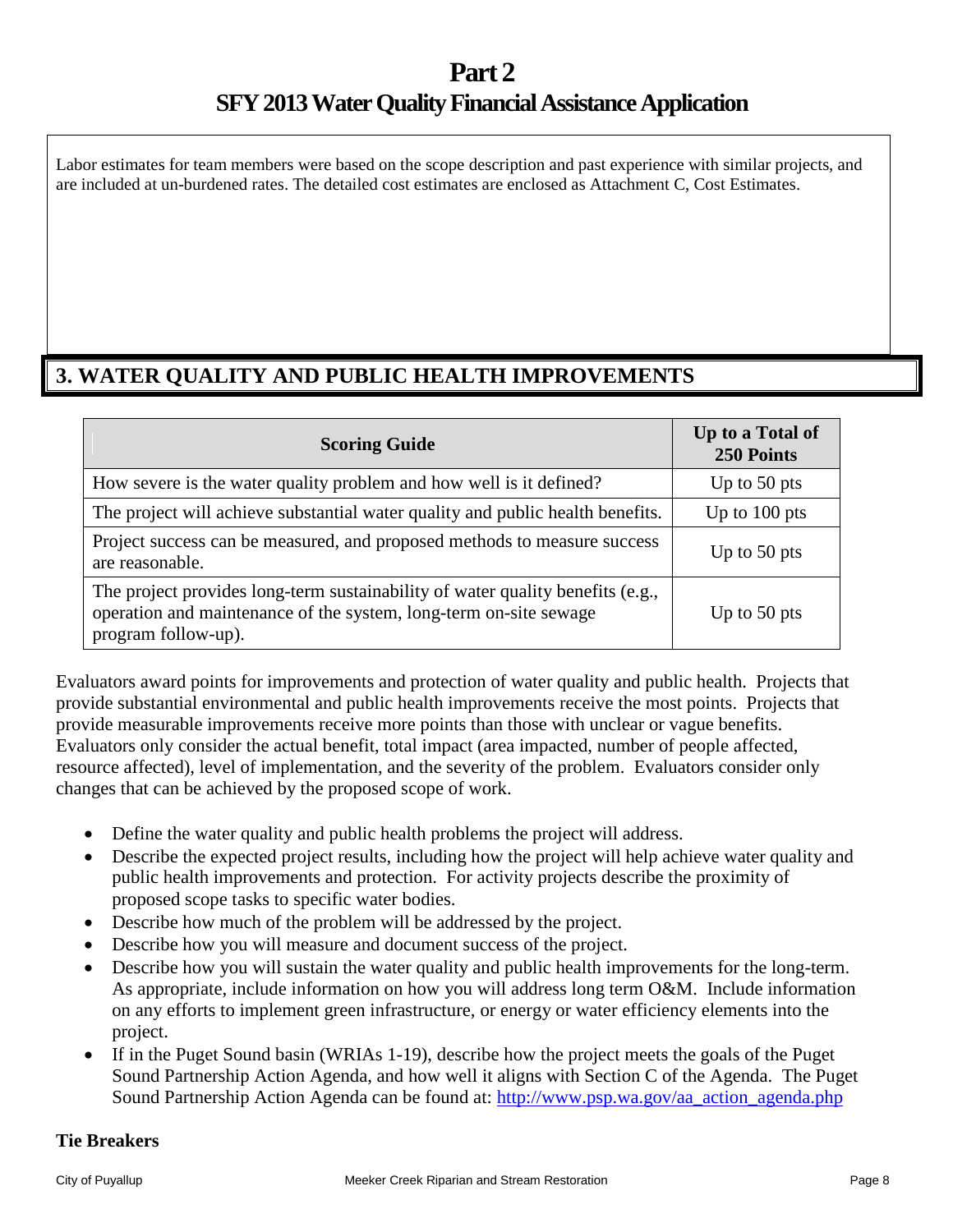# **Part 2**

## **SFY 2013Water Quality Financial Assistance Application**

Ecology breaks ties of overall total points in the evaluation of projects using the score for this question, Question 3. For example, in a tie between two projects, Ecology will place the project that scores higher in Question 3 above the other on the priority list. Ecology will use the score from Question 7 - Readiness to Proceed, if the tie cannot be broken using Question 3.

There are 303 (d)-listed water bodies in the watershed of this grant application, as well as endangered salmon species and impaired and degraded habitat as a result of human activities and urban development. TMDLs are completed for the Puyallup and White rivers and the DO TMDL is nearly complete for Clarks Creek, with a fecal coliform TMDL already in place.

The Meeker Creek Riparian and Stream Restoration Project will provide water quality benefits to Meeker and Clarks Creek by increasing the oxygen-carrying capacity of the creek waters through riparian shading which will lower in-stream temperatures and suppress the growth of elodea which also contributes to lowered DO levels. In addition, design of the meandering stream channel will include features which will increase oxygenation of the waters. These elements directly relate to the DO TMDL for Clarks Creek and address the implementation activities outline in the plan. In addition, the restoration of the riparian habitat, and creation of the natural stream channel will support salmon habitat for this fish-bearing stream.

Restoration of Meeker Creek will include removing 1,000 feet of the currently straight-aligned creek from its confinement to a manmade trapezoidal ditch, and place it in a natural, meandering stream channel. In addition, over 100,000 ft<sup>2</sup> of riparian area will be restored around the new creek channel. With large portions of the 4,385-foot Meeker Creek located on private property, this project will address nearly 25% of the creek. Through the course of this project, over 1,000 native plants, trees and shrubs will be planted and maintained. Meeker Creek's confluence with Clarks Creek is located less than 500 feet from the west end of the project area.

Included in the scope of this project is significant public education and outreach, that will be incorporated through community planting events. These events, similar to Puyallup's past and current riparian restoration efforts on other creeks, will include the involvement of several community groups such as private and public schools, non-profit organizations, citizen groups, private businesses, and other community members. By providing opportunities for citizens to become involved in environmental stewardship activities, this project provides outreach and education that can be applied across the Puyallup Watershed, and others.

### **4. COORDINATION WITH STATE AND FEDERAL PRIORITIES**

| <b>Scoring Guide</b>                                                                                                                                                                                | Up to a Total of<br><b>100 Points</b> |
|-----------------------------------------------------------------------------------------------------------------------------------------------------------------------------------------------------|---------------------------------------|
| How well does this project address a current permit requirement or TMDL<br>implementation?                                                                                                          |                                       |
| <b>OR</b>                                                                                                                                                                                           |                                       |
| How well does this project address other state or federal water quality<br>requirements?                                                                                                            | Up to $100$ pts                       |
| <b>OR</b>                                                                                                                                                                                           |                                       |
| How well does this project address the Puget Sound Partnership Action<br>Agenda or current approved plan or program, other than a TMDL,<br>specifically designed to address water quality problems? |                                       |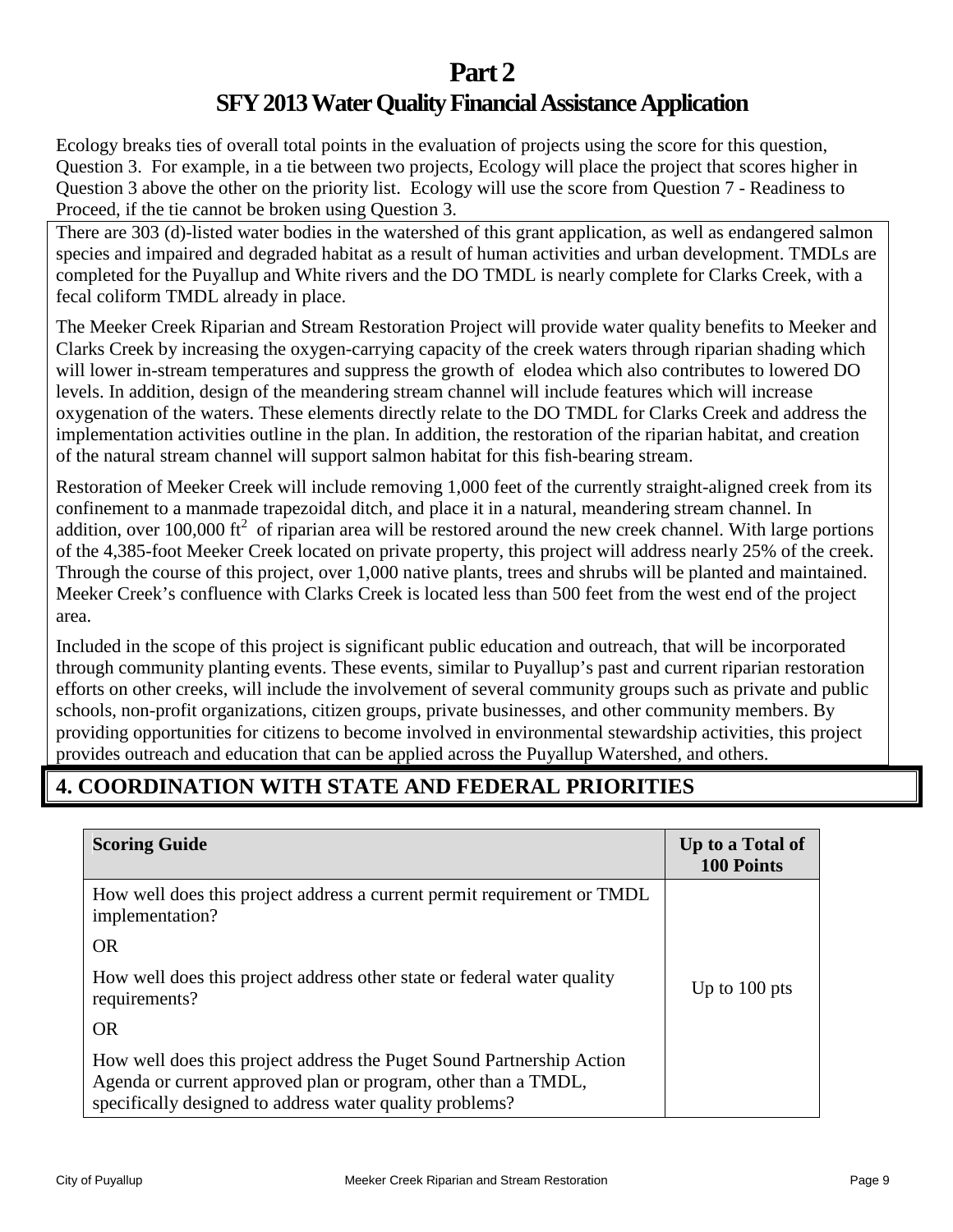#### AND

How well does the applicant and the project address greenhouse emission reductions in accordance with RCW 70.235.070?

Evaluators award points for projects that address state and federal requirements, projects that are recommended in approved TMDLs, and projects that are in line with other state and federal priorities (e.g. Total Maximum Daily Load (TMDL), permit requirements, watershed plans, Puget Sound Partnership Action Agenda, Chinook recovery plans, etc). Evaluators consider how well the project addresses permit requirements and TMDL objectives. Evaluators award points for straight-toimplementation proposals based on the link between the activity proposed and the ability to meet water quality standards. Evaluators also consider greenhouse gas emission reduction measures by the applicant and the project.

- Describe how this project is specifically required by a state or federal agency. Provide reference or documentation including permit conditions, Department orders, court orders, or other correspondence.
- Describe how this project implements specific actions in a TMDL Water Quality Improvement Report or Water Quality Implementation Plan. Provide the name of the Ecology TMDL Lead or Stormwater permit manager and the last date of contact.
- Describe how this project implements elements of a program or plan, aside from a TMDL, that is designed to meet water quality standards.
- Describe (for projects in the Puget Sound basin) how the proposal addresses specific actions outlined in the Puget Sound Partnership Action Agenda. The Puget Sound Partnership Action Agenda can be found at: [http://www.psp.wa.gov/aa\\_action\\_agenda.php](http://www.psp.wa.gov/aa_action_agenda.php)
- In accordance with RCW 70.235.070, describe what policies or measures the applicant has put in place to reduce greenhouse gas emissions apart from this project.
- In accordance with RCW 70.235.070, describe the design or construction elements of infrastructure construction projects that will result in reduced greenhouse emissions.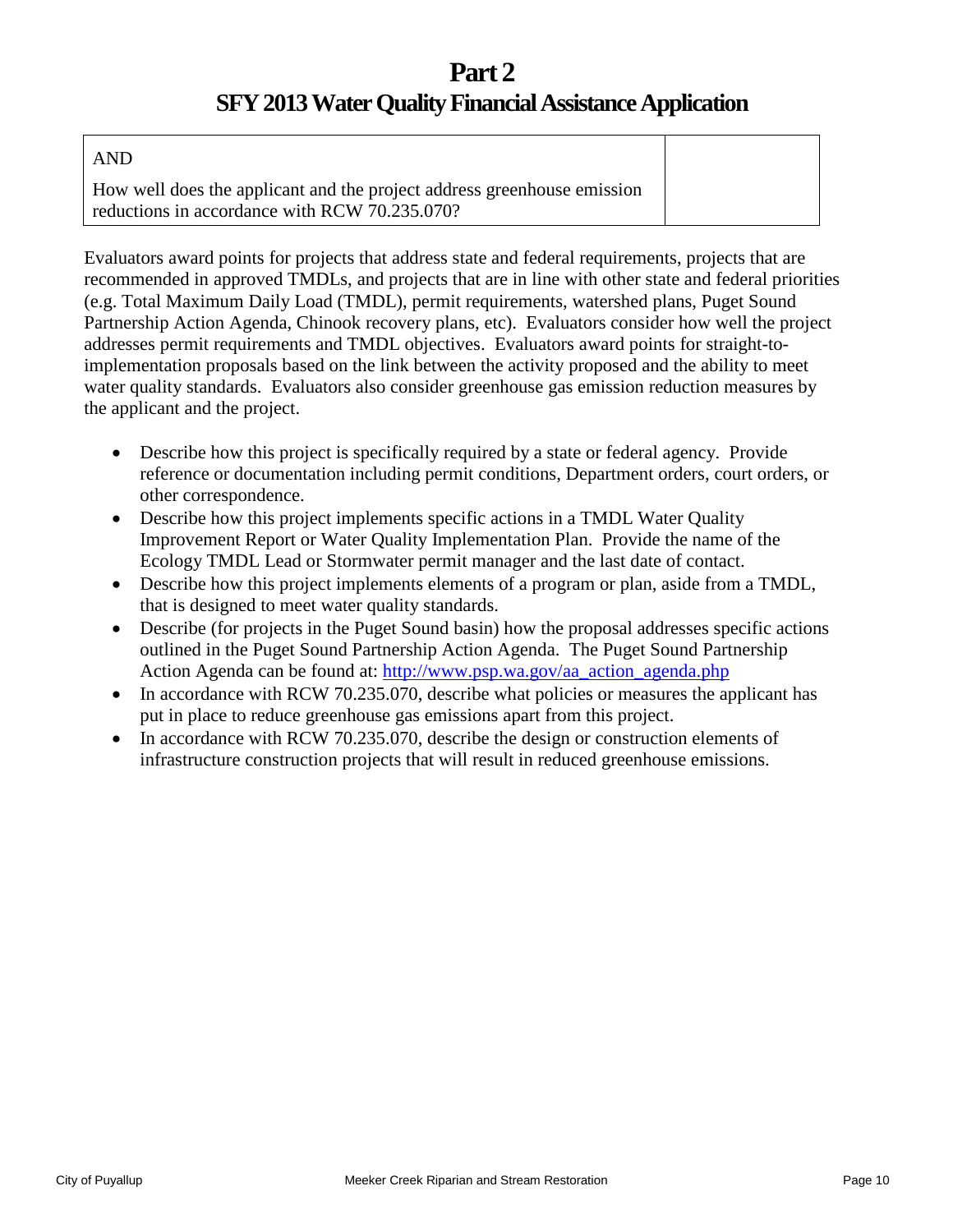Clarks Creek has a TMDL for both dissolved oxygen (DO) and fecal coliform (FC). The focus of this project is on the DO TMDL. Development of this grant application has been discussed and reviewed, most recently on November 3, 2011, with the TMDL Lead, Cindy James, who can be contacted at 360-407-6556 or [cjam461@ecy.wa.gov.](mailto:cjam461@ecy.wa.gov) Included in the draft DO TMDL implementation plan is discussion of the sources and causes of depressed DO levels in Clarks Creek, with contribution from its tributary Meeker Creek. Lack of shade from riparian cover, resulting high temperatures and increased in solar radiation reduce the oxygen carrying-capacity of the water, promote elodea growth and contribute to the depressed DO levels.

This project will provide increased oxygenation of this large stretch of Meeker Creek by removing the creek from the exposed, straight-aligned, trapezoidal ditch it is currently confined to. In contrast, the stream will be placed in a meandering stream channel that is designed with elements to encourage and increase oxygenation of the water. In addition, riparian restoration around the creek will be accomplished as discussed in the TMDL implementation plan, to achieve lower in-stream temperatures which will increase the DO carrying capacity of the waters. Shading of the creek from the riparian planting will also reduce solar radiation and prevent spreading and (over)growth of elodea in this area which, noted in the implementation plan, full-circles around to reduce DO levels in the water through

This project is a key step in implementation of the Clarks Creek DO TMDL, improvements in water quality, providing education and outreach on the importance of riparian zones, and will target nearly 25% of the total current length of Meeker Creek.

### **5. PROJECT TEAM**

| <b>Scoring Guide</b>                                                                             | Up to a Total of 50 Points |
|--------------------------------------------------------------------------------------------------|----------------------------|
| Team members' roles and responsibilities are well defined<br>and adequate for the scope of work. | Up to $20$ pts             |
| Team members' past experience is relevant.                                                       | Up to $20$ pts             |
| Staffing commitment is well described.                                                           | Up to $10$ pts             |

Evaluators award points based on knowledge, skills, abilities, qualifications, and experience of the established or potential project team members.

- Describe roles and responsibilities of each team member. Include contractors and partner agencies roles, as applicable. Include the estimated amount of time each team member will devote to the project. (For example, what percent of each team member's work week will be devoted to this project?)
- Describe the relevant skills and qualifications of each team member (*do not submit resumes*).
- Discuss your commitment to maintain staff competencies and responsibilities over the life of the project.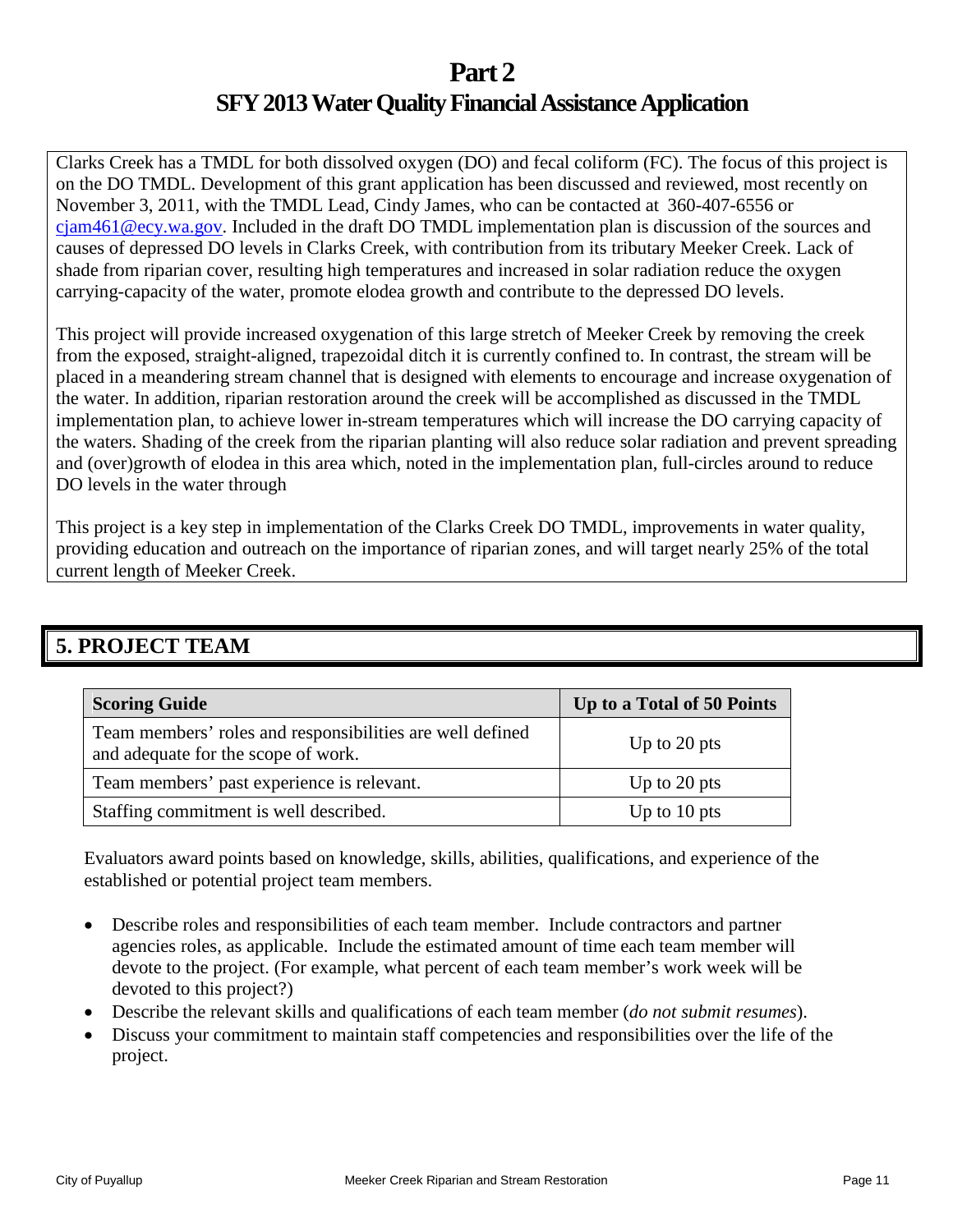#### ORGANIZATION:

The Meeker Creek Riparian and Stream Restoration project will be developed with support of dedicated Stormwater Departmetn staff, and sustained through a partnership with Pierce Conservation District. While other individuals will participate in the project, key team members are listed below.

#### 1) **Mark Palmer, City Engineer, City of Puyallup**

**Qualifications:** Mark Palmer has been a practicing civil engineer for over 25 years. He has worked in the public sector, private sector and owned his own civil engineering and landscape architecture firm. Mark developed an interest in Low Impact Development and sustainable design, eventually becoming one of the Northwest's leading proponents of porous asphalt. He has been presenting porous asphalt construction and specifications as part of the WSU Extension's Low Impact Development seminar series and is continuing to participate as a technical advisor to WSU Puyallup's Low Impact Development Stormwater demonstration project. He also achieved LEED accreditation in 2008. Mark is responsible for Public Works-related engineering issues in the City, including a heavy role in the Stormwater Management functions such as NPDES implementation, coordinating Low Impact Development into City Code with Development Services and city-wide planning.

**Responsibilities:** Mark will be the grant manager and Professional Engineer overseeing all work, design and construction for this project and will work with the Stormwater Engineer and Stormwater Engineer Technician. **Time on Project:** Projected time commitment for all team members is shown in the cost estimates, Attachment C.

#### **2) Joy Rodriguez Stormwater Engineering Technician, City of Puyallup**

**Qualifications:** Joy Rodriguez has been a degreed engineer for over 10 years. She has worked in both the public and private sector, with the most recent year devoted to civil engineering and project management work focused on stormwater management for the City of Puyallup. Joy has recently successfully supported the grant management of multiple City-awarded grants such as two Ecology GROSS grants, for the Stormwater Technical Resource Center and the re-starting of Ecology's TAP-E Program. Currently Joy is managing, assisting, and developing contracts for several stormwater grants for the City that varying from smaller-scale riparian restoration projects, to Local Source Control with Ecology, and a neighborhood-block wide LID retrofit project.

**Responsibilities:** Joy will be the primary grant contact for the City and will manage the grant agreement and track and produce reports. Related to project-specific activities, Joy will draft conceptual design plans, required permit applications, bid packages, source contractors for required reviews, manage subcontracts, and provide on-the-ground support for coordination of construction and planting activities.

**Time on Project:** Projected time commitment for all team members is shown in the cost estimates, Attachment C. **3) Steve Carstens, P.E., Stormwater Engineer, City of Puyallup**

**Qualifications**: Steve Carstens has been a practicing civil engineer for over 10 years. He has worked in both the public and private sectors. Prior to professional work as a Civil Engineer, Steve also brings on-the-ground experience of managing, estimating, and scheduling of construction projects. He has been a project manager on over 25 construction projects, mostly with a focus on earthwork, stormwater, bridge, building, and sanitary sewer construction. Steve is responsible for stormwater issues in the City, including leading NPDES implementation, advocating Low Impact Development for private development projects, and coordinating with other City departments for stormwater basin planning.

**Responsibilities:** Steve will be the primary, active Professional Engineer on this project. He will provide engineering review of designs, bid packages, coordination with construction teams, perform site visits and inspections, and be involved in other construction and planting activities.

**Time on Project:** Projected time commitment for all team members is shown in the cost estimates, Attachment C.

**4) Melissa Buckingham, Pierce Conservation District, Urban Conservation Program Coordinator**, **Stream Team**

**Qualifications:** Melissa has 6 years experience coordinating habitat restoration project throughout Pierce County, with projects ranging in scale from volunteer coordination to entire project management. Melissa has worked closely with the City of Puyallup and Stewardship Partners on many habitat improvement projects, providing the volunteer management aspect that is so vital to many of City projects. Melissa has coordinated volunteer efforts with several of the City's Rain Garden Program installations, as well as riparian planting projects along Meeker, Clarks and Silver Creeks for the City of Puyallup.

**Responsibility**: Melissa will be in charge of procuring, coordinating and managing volunteers for the planting effort at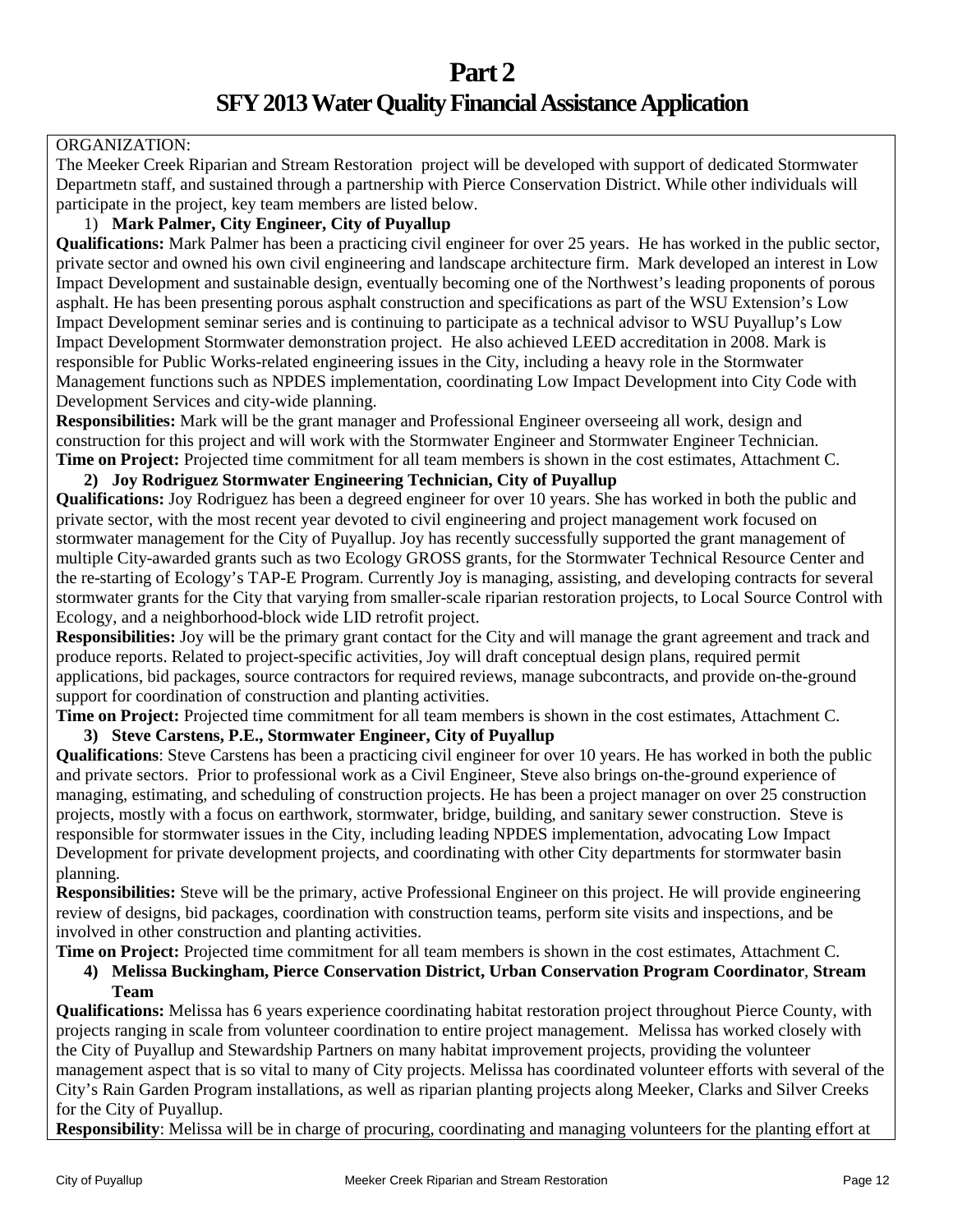the end of the construction period.

Time on Project: Projected time commitment for all team members is shown in the cost estimates, Attachment C.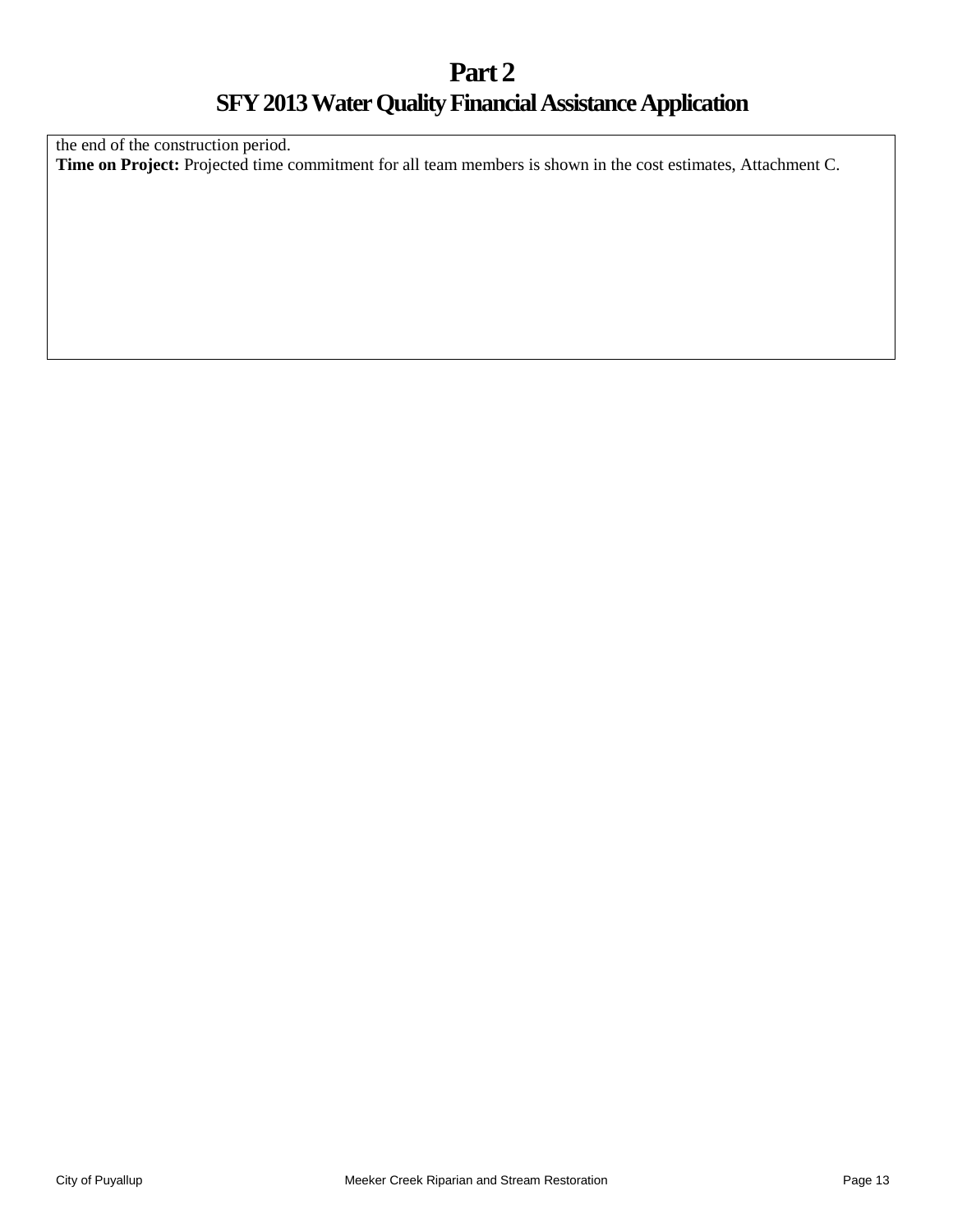### **6. PROJECT DEVELOPMENT, LOCAL SUPPORT AND PAST PERFORMANCE**

| <b>Scoring Guide</b>                                                                    | Up to a Total of 75 Points |
|-----------------------------------------------------------------------------------------|----------------------------|
| A comprehensive decision making process was used to<br>arrive at the proposed project.  | Up to 20 pts               |
| Plans for long-term project success and sustainability will<br>be considered.           | Up to $20$ pts             |
| The level of local support and commitment for the project.                              | Up to $20$ pts             |
| Past performance on other water quality projects, including<br>Ecology funded projects. | Up to $15$ pts             |

Evaluators award points based on project development efforts and commitments from project partners. Provide documentation as appropriate.

- Describe the decision making process used to select this project. Describe efforts to include the community in the decision making process. Why was this project chosen as the best solution over other projects? If project is described in a local plan, list and discuss plan.
- If applying for multiple projects in the same area or if this project is part of a larger phased project, describe how the projects or phases are different and explain the water quality priorities for the area.
- Describe how you have developed and fostered local, regional, and statewide partnerships that will contribute to the success of the project. Describe the contributions made by these partners.
- Describe past project performance on similar water quality projects. Evaluators will look at past project successes, including outcomes achieved, and performance on project deliverables. Include overall management of project, meeting project timelines and deliverables, water quality benefits achieved, fiscal accountability, and water quality benefits achieved compared to project cost.
- Describe water quality outcomes, and how you will sustain long-term water quality benefits of this project.

Meeker Creek is a 4,385-foot natural-flow creek in the city of Puyallup. Its unfortunate confinement to a trapezoidal ditch, with large portions of its bank located on private property, has left the creek with little riparian cover. Efforts by the City in recent years for riparian plantings on City-owned property, as well as private property where possible, have begun the process of transforming Meeker Creek to a healthy waterway. This project will allow for restoration of nearly 25% of the total current length of Meeker Creek. The relative impact and return for water quality improvements from project served as a significant deciding factor to move forward with the property acquisition for land on which this project will be located (property purchased in October 2011). In addition, the relative impact that is project will provide to Meeker Creek, due to the extent and size of the project, presented it as a best-choice to commit funding (2012 Budget, Attachment D) and dedicate implementation plants to (Storm Drainage Comprehensive Plan, Attachment B).

In September 2011, the Stormwater Department presented City Council with a Staff Report outlining the need for acquisition of the property on which this project will be located. The City viewed the availability of this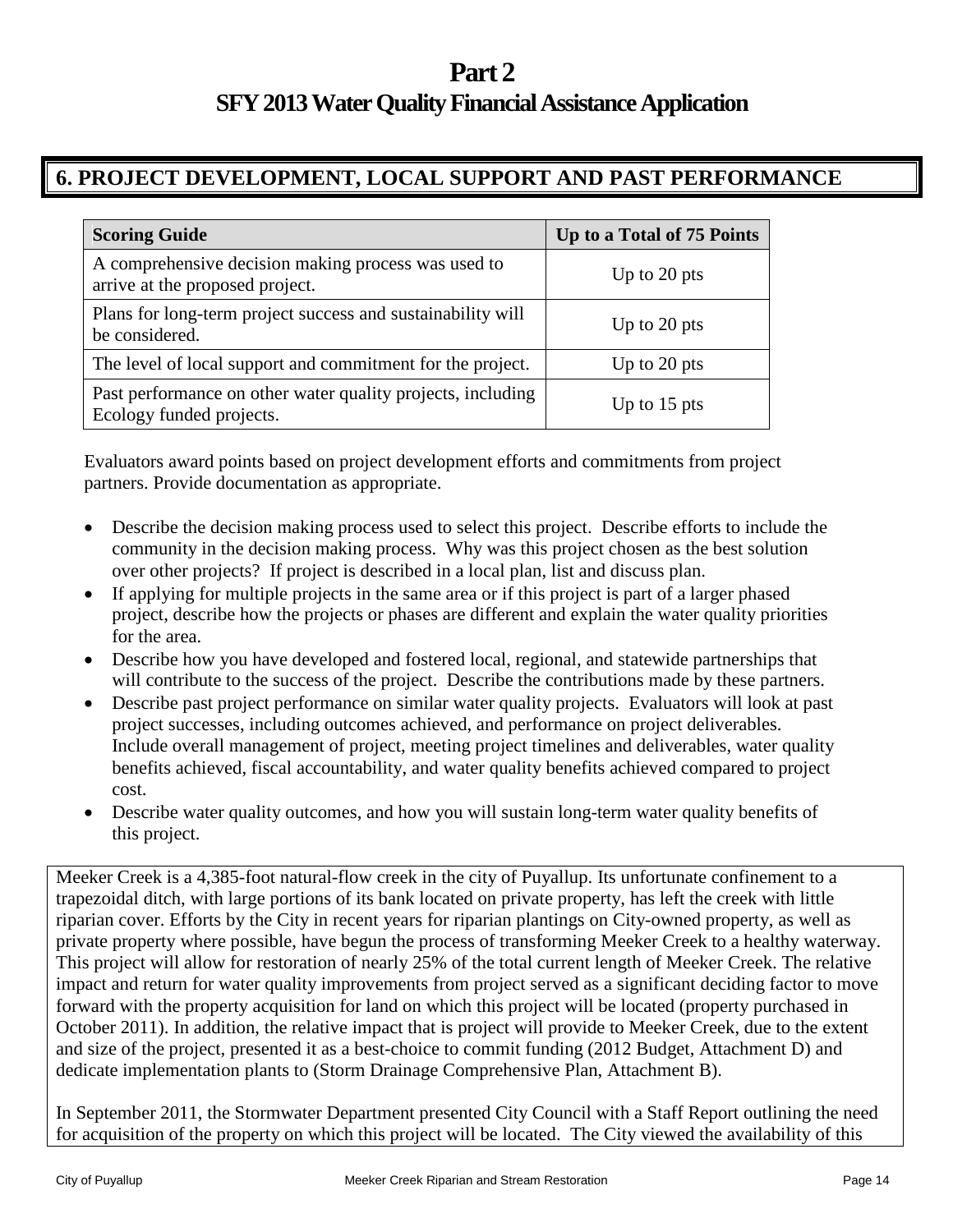key property as an opportunity to advance the implementation of the Clarks Creek TMDLs. The Staff Report presented to Council included references to the TMDLs and description of future plans project for the site, the Meeker Creek Riparian and Stream Restoration Project (Attachment E).

Implementation of this project will include support from the Pierce Conservation District (PCD) Stream Team including coordination of volunteer events for planting and trail building, and recommendations for planting plans and maintenance (Attachment F). The City has completed several projects in partnership with this organization including the Silver Creek Restoration Project that has restored over 6,000 feet of riparian habitat, planted over 1,100 plants, trees and shrubs, and installed over 2,500 feet of soft walking trail. Silver Creek now includes significant riparian cover and groups of fish have been viewed on various occasions moving up the creek – where previously fish were not found.

To ensure long-term sustainability of this project, the City will continue weed management through and beyond the term of the grant award. This will include plant release activities, fill-in and replacement planting, and spraying of invasive weeds such as Himalayan blackberries and reed canary grass until riparian plantings are established – approximately 5 years and beyond based on weather-dependent growth patterns.

The shade that will be created from the riparian restoration element of this project will reduce in-stream temperatures, allowing for a higher DO-holding capacity. In addition, designed channel features such as pools, riffles, steps and undercut banks will provide diversity of habitat and increased oxygenation of the waters – contributing to increased DO levels, and directly addressing the TMDL implementation plan.

### **7. READINESS TO PROCEED**

| <b>Scoring Guide</b>                                                                       | Up to a Total of 75 Points |
|--------------------------------------------------------------------------------------------|----------------------------|
| Project elements are in place for the project to proceed and<br>documentation is provided. | Up to 75 pts               |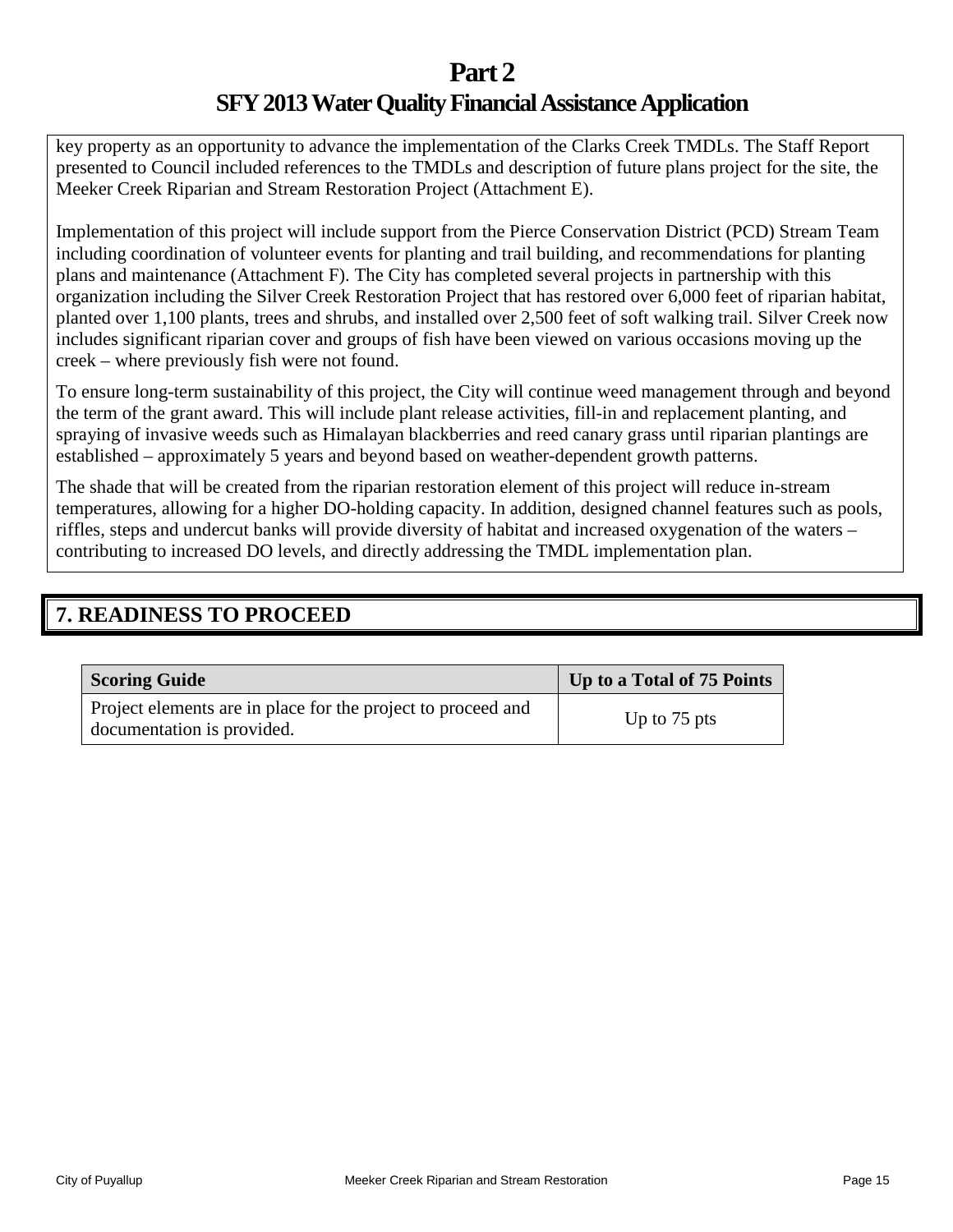Evaluators award points based on how soon a project can begin. Projects that rely on landowner cooperation must document a substantial level of commitment for the proposed project.

- Describe the steps you have taken to be ready to proceed immediately with the project. Provide detailed information and documentation on project elements such as status of designs, permits, interlocal agreements, landowner agreements, easements, other secured funding, staff, or agency approvals.
- Describe what environmental review has taken place, such as:
	- o National Environmental Policy Act (NEPA)
	- o SRF State Environmental Review Process (SERP)
	- o State Environmental Policy Act (SEPA). <http://www.ecy.wa.gov/programs/sea/sepa/e-review.html>
	- o Cultural resource assessment. <http://www.dahp.wa.gov/pages/EnvironmentalReview/Laws.htm>
- If the applicant proposes to implement BMPs on private property, list secured landowner commitments or agreements. Also list BMPs to be implemented on each property including length of exclusion fencing, feet of stream buffers, acres of restoration, or other applicable numerical information about the BMPs. Attach landowner commitment documentation.

In October 2011 the City acquired a key property located along Meeker Creek, on which this project will be located. Previously, the City did not own any land along this 1,000+-foot stretch of Meeker Creek, leaving it with nearly no shade or riparian cover. Within the first month of purchase, the City has scheduled for demolition of the existing structures on the property, to be completed in November 2011, to prepare the site for this project.

Funding for this specific project has been designated in the City's 2012 Budget (Attachment D), as well as listed in the Storm Drainage Comprehensive Plan (Attachment B). In addition, the City is ready to proceed with appropriate staffing to dedicate to the success of this project – fully-achievable and supported by the recent reorganization which now includes a City Engineer with dedicated support to stormwater management, a Stormwater Engineer, and a Stormwater Engineering Technician.

Drafting of permits (non-cost eligible element) will be completed in early 2012, to ensure that work can commence on this project upon award in July 2012.

## **8. RATEPAYER IMPACT**

| <b>Scoring Guide</b>                           | Up to a Total of 50 Points |
|------------------------------------------------|----------------------------|
| Based on Ecology's assessment of the hardship. | 50 Points                  |

Evaluators award points to wastewater treatment facility construction projects that potentially place financial hardship on sewer ratepayers without the requested financial assistance. Applicants claiming financial hardship must fill out the financial hardship evaluation form and submit it with the application. Evaluators assign points based on the outcome of the hardship calculations made by Ecology.

Is a Financial Hardship Evaluation Form included with this application?

 $\forall$  Pes  $\land$  No